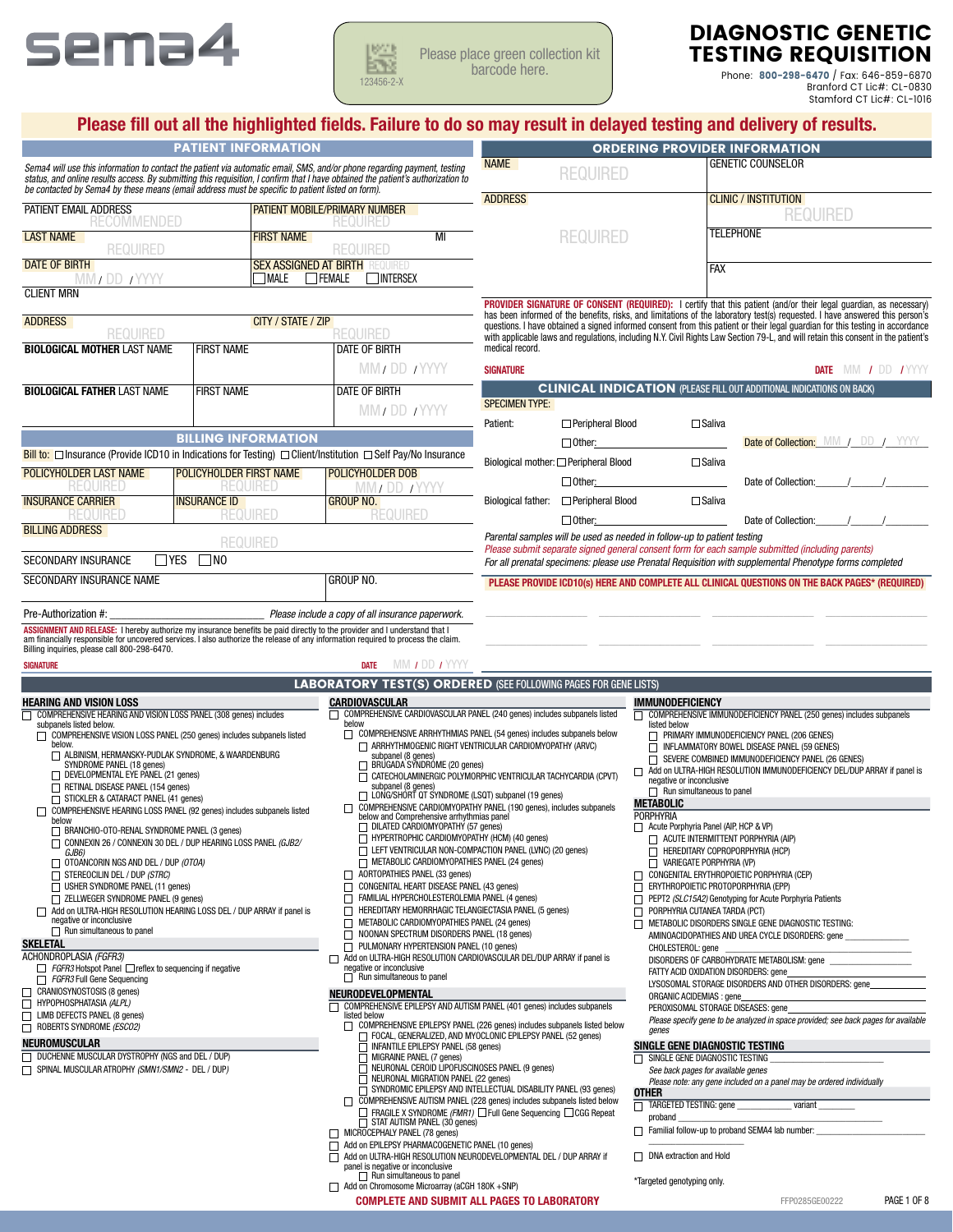| <b>PATIENT NAME</b>                                                                      |                          | <b>DATE OF BIRTH</b>                                        | <b>PHYSICIAN NAME</b>                                                                                         |                          | <b>PRACTICE NAME</b>                                                    |                          |
|------------------------------------------------------------------------------------------|--------------------------|-------------------------------------------------------------|---------------------------------------------------------------------------------------------------------------|--------------------------|-------------------------------------------------------------------------|--------------------------|
|                                                                                          |                          |                                                             |                                                                                                               |                          |                                                                         |                          |
|                                                                                          |                          |                                                             | <b>PHENOTYPE</b><br>Detailed medical records, clinical summary, pictures and family history must be attached. |                          |                                                                         |                          |
|                                                                                          |                          | <b>OTHER FACTORS</b>                                        |                                                                                                               |                          | <b>CARDIOVASCULAR (continued):</b>                                      |                          |
| PEDIGREE                                                                                 |                          | □ Yes (Provide Details Below)                               |                                                                                                               |                          | $\Box$ Ventricular fibrillation                                         | HP:0001663               |
|                                                                                          |                          | □ Alcohol Withdrawal<br>□ Drug/Toxin-Induced                |                                                                                                               |                          | $\Box$ Ventricular septal defect<br>□ Ventricular tachycardia           | HP:0001629<br>HP:0004756 |
|                                                                                          |                          | Head Injury                                                 | □ Known Environmental Risk Factors                                                                            |                          | $\Box$ Other:<br>$\square$ No                                           |                          |
|                                                                                          |                          |                                                             | □ List Drugs Used (If Known)<br>□ List Toxins Exposed If Known                                                |                          | $\Box$ Unknown                                                          |                          |
|                                                                                          |                          |                                                             | $\Box$ Maternal teratogenic exposure<br>Metabolic Or Electrolyte Imbalance                                    | HP:0011438               | <b>CRANIOFACIAL DYSMORPHISM</b><br>□ Yes (Provide Details Below)        |                          |
|                                                                                          |                          | $\Box$ Systemic Infection                                   | $\Box$ Triggered by sleep deprivation                                                                         | HP:0025222               | Head<br>□ Craniosynostosis                                              | HP:0001363               |
|                                                                                          |                          | $\Box$ Triggered by stress<br>$\Box$ Other:                 |                                                                                                               | HP:0025226               | $\Box$ Frontal bossing<br>Macrocephaly                                  | HP:0002007<br>HP:0000256 |
|                                                                                          |                          | $\square$ No                                                |                                                                                                               |                          | Microcephaly<br>$\Box$ Sloping forehead                                 | HP:0000252<br>HP:0000340 |
|                                                                                          |                          | $\Box$ Unknown<br><b>BEHAVIORAL FINDINGS</b>                |                                                                                                               |                          | $\square$ White forelock                                                | HP:0002211               |
|                                                                                          |                          | □ Yes (Provide Details Below)                               |                                                                                                               |                          | $\Box$ Face<br>$\Box$ Coarse facial features                            | HP:0000280               |
|                                                                                          |                          |                                                             | $\Box$ Abnormal aggressive, impulsive or violent behavior<br>□ Attention deficit hyperactivity disorder       | HP:0006919<br>HP:0007018 | Eyes<br>$\Box$ Aniridia                                                 | HP:0000526               |
|                                                                                          |                          | $\Box$ Autism<br>□ Autistic behavior                        |                                                                                                               | HP:0000717<br>HP:0000729 | $\Box$ Bilateral microphthalmos<br>$\Box$ Blepharospasm                 | HP:0007633<br>HP:0000643 |
|                                                                                          |                          | $\Box$ Hyperactivity                                        | $\Box$ Obsessive-compulsive behavior                                                                          | HP:0000752<br>HP:0000722 | $\Box$ Blue sclerae<br>$\Box$ Cataract                                  | HP:0000592<br>HP:0000518 |
|                                                                                          |                          | $\Box$ Psychiatric Abnormalities<br>$\Box$ Psychosis        |                                                                                                               | HP:0000709               | □ Coloboma                                                              | HP:0000589               |
|                                                                                          |                          | $\Box$ Short attention span                                 |                                                                                                               | HP:0000736               | $\Box$ Downslanted palpebral fissures<br>$\Box$ Ectopia lentis          | HP:0000494<br>HP:0001083 |
|                                                                                          |                          | □ Specific learning disability<br>$\Box$ Stereotypy         |                                                                                                               | HP:0001328<br>HP:0000733 | $\Box$ Epicanthus<br>□ Heterochromia                                    | HP:0000286<br>HP:0001100 |
| ICD-10 CODES                                                                             |                          | $\Box$ Other:<br>$\square$ No                               |                                                                                                               |                          | $\Box$ Hypertelorism<br>$\Box$ Lisch nodules                            | HP:0000316<br>HP:0009737 |
| F84.0 Autistic Disorder                                                                  | HP:0000717               | Unknown                                                     |                                                                                                               |                          | □ Microphthalmia<br>$\Box$ Nystagmus                                    | HP:0000568<br>HP:0000639 |
| $\Box$<br>G40 Epilepsy And Recurrent Seizures<br>H54.7 (Unspecified Visual Loss)         | HP:0001250<br>HP:0000505 |                                                             | <b>BRAIN MALFORMATIONS/ABNORMAL IMAGING:</b><br>*PLEASE ATTACH NEUROIMAGING STUDIES IF                        |                          | $\Box$ Ptosis                                                           | HP:0000508               |
| $\Box$<br>H90.5 (Unspecified Sensorineural Hearing Loss)<br>$\Box$<br>Q02 (Microcephaly) | HP:0000407<br>HP:0000252 | <b>AVAILABLE.</b><br>□ Yes (Provide Details Below)          |                                                                                                               |                          | $\Box$ Strabismus<br>□ Unilateral microphthalmos                        | HP:0000486<br>HP:0011480 |
| Q04.9 (Congenital Malformation Of Brain, Unspecified)<br>$\Box$ Other:                   |                          | $\Box$ Cerebellar atrophy<br>$\Box$ Cerebellar hypoplasia   |                                                                                                               | HP:0001272<br>HP:0001321 | $\Box$ Vivid blue eyes<br>Ears                                          | HP:0000635               |
| <b>FAMILY HISTORY (PLEASE INCLUDE PEDIGREE)</b>                                          |                          | □ Cerebral atrophy                                          |                                                                                                               | HP:0002059               | $\square$ Ear abnormalities<br>$\Box$ Ear tags                          | HP:0000377<br>HP:0000384 |
| □ Yes (Please Indicate Any Family Relatives With Clinical<br><b>History Of Disease</b>   |                          | $\Box$ Pachygyria                                           | $\Box$ Hypoplasia of the brainstem                                                                            | HP:0002365<br>HP:0001302 | □ Low-set ears<br>□ Posteriorly rotated ears                            | HP:0000369<br>HP:0000358 |
| $\Box$ Cognitive impairment<br>□ Global developmental delay                              | HP:0100543<br>HP:0001263 | $\Box$ Ventriculomegaly                                     | Abnormal corpus callosum morphology                                                                           | HP:0002119<br>HP:0001273 | $\Box$ Nose                                                             |                          |
| □ Spontaneous abortion                                                                   | HP:0005268               |                                                             | $\Box$ Abnormal morphology of the cerebellar cortex<br>□ Abnormality of head blood vessel                     | HP:0031422<br>HP:3000036 | $\Box$ Depressed nasal bridge<br>□ Prominent nasal bridge               | HP:0005280<br>HP:0000426 |
| $\Box$ Stillbirth<br>$\Box$ Other:                                                       | HP:0003826               |                                                             | $\Box$ Abnormality of the basal ganglia<br>□ Abnormality of the cerebral cortex                               | HP:0002134<br>HP:0002538 | Mouth<br>$\Box$ Cleft lip                                               | HP:0410030               |
| $\square$ No<br>$\Box$ Unknown                                                           |                          |                                                             | $\Box$ Agenesis of corpus callosum                                                                            | HP:0001274               | $\Box$ Cleft palate<br>$\Box$ High palate                               | HP:0000175<br>HP:0000218 |
| <b>HISTORY OF CONSANGUINITY</b>                                                          |                          | $\Box$ Brain atrophy                                        | $\Box$ Aplasia/Hypoplasia of the corpus callosum                                                              | HP:0007370<br>HP:0012444 | $\Box$ Long philtrum<br>□ Macrotia                                      | HP:0000343<br>HP:0000400 |
| The Yes *Please Submit Pedigree If Available.*                                           |                          | □ Cortical dysplasia                                        | $\Box$ Calcification of the small brain vessels                                                               | HP:0002504<br>HP:0002539 | $\Box$ Micrognathia                                                     | HP:0000347               |
| □ Maternal Ancestry:<br>$\square$ No                                                     |                          |                                                             | □ Frontotemporal cerebral atrophy<br>$\Box$ Hemimegalencephaly                                                | HP:0006892<br>HP:0007206 | $\Box$ Robin Sequence<br>Neck                                           | HP:0000201               |
| $\Box$ Unknown                                                                           |                          | $\Box$ Heterotopia<br>□ Holoprosencephaly                   |                                                                                                               | HP:0002282<br>HP:0001360 | $\Box$ Branchial arch abnormality<br>$\Box$ Cystic hygroma              | HP:0009794<br>HP:0000476 |
| HISTORY OF PREVIOUS TESTING (PLEASE ATTACH<br><b>DETAILS)</b>                            |                          | $\Box$ Hydrocephalus                                        | $\Box$ Hypoplasia of the corpus callosum                                                                      | HP:0000238<br>HP:0002079 | □ Short neck<br>□ Webbed neck                                           | HP:0000470<br>HP:0000465 |
| □ Yes (Provide Details Below)<br>□ Chromosomal Microarray                                |                          | $\Box$ Lissencephaly                                        |                                                                                                               | HP:0001339               | Other<br>$\Box$ Other:                                                  |                          |
| $\Box$ Fraqile X Testing                                                                 |                          | □ Polymicrogyria                                            | Molar tooth sign on MRI                                                                                       | HP:0002419<br>HP:0002126 | $\square$ No                                                            |                          |
| □ Karyotype<br>$\Box$ Sequencing Studies                                                 |                          | $\Box$ Other:<br>$\Box$ No                                  |                                                                                                               |                          | $\Box$ Unknown<br><b>GASTROINTESTINAL</b>                               |                          |
| $\Box$ Other:<br>$\Box$ No                                                               |                          | $\Box$<br>Unknown                                           |                                                                                                               |                          | □ Yes (Provide Details Below)                                           |                          |
| $\Box$ Unknown                                                                           |                          | CARDIOVASCULAR<br>□ Yes (Provide Details Below)             |                                                                                                               |                          | □ Abdominal pain<br>□ Aganglionic megacolon                             | HP:0002027<br>HP:0002251 |
| <b>AGE OF ONSET:</b><br>$\Box$ Adult onset                                               | HP:0003581               | $\Box$ Angioedema                                           | $\Box$ Abnormal morphology of the great vessels                                                               | HP:0030962<br>HP:0100665 | Chronic diarrhea<br>$\Box$ Cirrhosis                                    | HP:0002028<br>HP:0001394 |
| □ Childhood onset<br>$\Box$<br>Congenital onset                                          | HP:0011463<br>HP:0003577 | □ Aortic aneurysm<br>□ Aortic root aneurysm                 |                                                                                                               | HP:0004942<br>HP:0002616 | $\Box$ Constipation<br>$\square$ Diarrhea                               | HP:0002019<br>HP:0002014 |
| $\Box$<br>Infantile onset<br>$\Box$ Neonatal onset                                       | HP:0003593<br>HP:0003623 | $\Box$ Aortic valve stenosis                                |                                                                                                               | HP:0001650               | $\Box$ Elevated hepatic transaminase<br>$\Box$ Gastritis                | HP:0002910<br>HP:0005263 |
| $\Box$ Young adult onset                                                                 | HP:0011462               | $\Box$ Arrhythmia<br>$\Box$ Atrial cardiomyopathy           |                                                                                                               | HP:0011675<br>HP:0200127 | □ Gastroesophageal reflux                                               | HP:0002020               |
| $\Box$ Other:<br>PERINATAL OR PRENATAL HISTORY                                           |                          | $\Box$ Atrial fibrillation<br>$\Box$ Atrial septal defect   |                                                                                                               | HP:0005110<br>HP:0001631 | □ Gastroschisis<br>$\Box$ Hepatic failure                               | HP:0001543<br>HP:0001399 |
| □ Yes (Provide Details Below)                                                            |                          | $\Box$ Bradycardia<br>□ Cardiac arrest                      |                                                                                                               | HP:0001662<br>HP:0001695 | $\Box$ Hepatic fibrosis<br>$\Box$ Hepatomegaly                          | HP:0001395<br>HP:0002240 |
| $\Box$ Hydrocephalus<br>$\Box$ Intrauterine growth retardation                           | HP:0000238<br>HP:0001511 | $\Box$ Coarctation of aorta                                 | $\Box$ Complete heart block with broad QRS complexes                                                          | HP:0001680<br>HP:0005170 | $\Box$ Inflammation of the large intestine<br>Malabsorption             | HP:0002037<br>HP:0002024 |
| $\Box$ Macrocephaly at birth<br>$\Box$ Oligohydramnios                                   | HP:0004488<br>HP:0001562 | $\Box$ Congestive heart failure                             | $\Box$ Congenital malformation of the great arteries                                                          | HP:0011603<br>HP:0001635 | $\Box$ Pyloric stenosis<br>□ Secretory diarrhea                         | HP:0002021<br>HP:0005208 |
| $\Box$ Polyhydramnios<br>$\Box$ Preeclampsia                                             | HP:0001561<br>HP:0100602 | $\Box$ Dilated cardiomyopathy                               |                                                                                                               | HP:0001644               | $\square$ Vomiting                                                      | HP:0002013               |
| $\Box$ Premature birth<br>$\Box$ Seizures                                                | HP:0001622<br>HP:0001250 | $\Box$ Hypertension                                         | $\Box$ Hypertrophic cardiomyopathy                                                                            | HP:0000822<br>HP:0001639 | $\Box$ Other:<br>$\square$ No                                           |                          |
| $\Box$ Other:                                                                            |                          | $\Box$ Hypotension                                          | $\Box$ Left ventricular hypertrophy                                                                           | HP:0002615<br>HP:0001712 | $\Box$ Unknown                                                          |                          |
| $\square$ No<br>$\Box$ Unknown                                                           |                          | $\Box$ Lymphedema                                           | $\Box$ Left ventricular noncompaction                                                                         | HP:0030682<br>HP:0001004 | <b>GENITOURINARY</b><br>□ Yes (Provide Details Below)                   |                          |
|                                                                                          |                          | $\Box$ Mitral regurgitation<br>$\Box$ Mitral valve prolapse |                                                                                                               | HP:0001653<br>HP:0001634 | □ Abnormal renal morphology<br>$\Box$ Abnormality of the urinary system | HP:0012210<br>HP:0000079 |
|                                                                                          |                          | $\Box$ Myocardial infarction                                |                                                                                                               | HP:0001658               | $\Box$ Cryptorchidism<br>Hydronephrosis                                 | HP:0000028<br>HP:0000126 |
|                                                                                          |                          | □ Prolonged QT interval                                     | $\Box$ Pulmonary arterial hypertension                                                                        | HP:0001657<br>HP:0002092 | $\Box$ Micropenis<br>$\Box$ Nephronophthisis                            | HP:0000054<br>HP:0000090 |
|                                                                                          |                          | $\Box$ Pulmonic stenosis<br>□ Shortened QT interval         |                                                                                                               | HP:0001642<br>HP:0012232 | $\Box$ Renal abnormality                                                | HP:0000077               |
|                                                                                          |                          | $\Box$ Sudden cardiac death<br>$\Box$ Tetralogy of Fallot   |                                                                                                               | HP:0001645<br>HP:0001636 | $\Box$ Renal agenesis<br>□ Renal cyst                                   | HP:0000104<br>HP:0000107 |
|                                                                                          |                          | $\Box$ Vasculitis                                           |                                                                                                               | HP:0002633               | $\Box$ Renal tubular dysfunction<br>$\Box$ Other:                       | HP:0000124               |
|                                                                                          |                          |                                                             |                                                                                                               |                          | $\square$ No<br>D Unknown                                               |                          |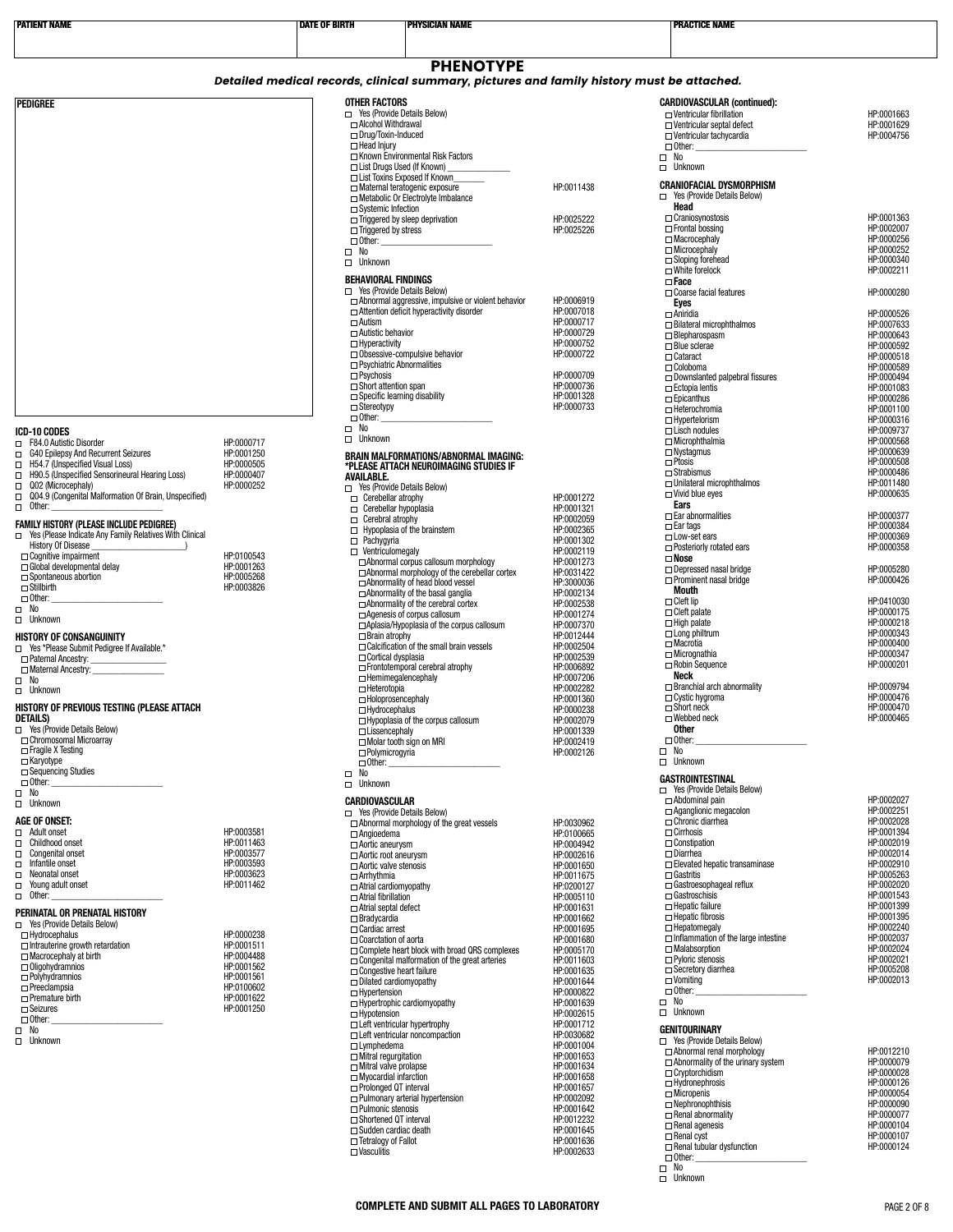| <b>PATIENT NAME</b>                                                                      |                          | <b>DATE OF BIRTH</b>                                | <b>PHYSICIAN NAME</b>                                                                                         |                          | <b>PRACTICE NAME</b>                                            |                          |
|------------------------------------------------------------------------------------------|--------------------------|-----------------------------------------------------|---------------------------------------------------------------------------------------------------------------|--------------------------|-----------------------------------------------------------------|--------------------------|
|                                                                                          |                          |                                                     |                                                                                                               |                          |                                                                 |                          |
|                                                                                          |                          |                                                     | <b>PHENOTYPE</b><br>Detailed medical records, clinical summary, pictures and family history must be attached. |                          |                                                                 |                          |
| <b>GROWTH:</b>                                                                           |                          |                                                     | <b>IMMUNODEFICIENCY</b>                                                                                       |                          | NEUROLOGICAL DEVELOPMENT                                        |                          |
| □ Yes (Provide Details Below)                                                            |                          |                                                     | □ Yes (Provide Details Below)                                                                                 |                          | □ Yes (Provide Details Below)                                   |                          |
| $\Box$ Failure to thrive<br>$\Box$ Growth delay                                          | HP:0001508<br>HP:0001510 | □ Chronic bronchitis                                | $\Box$ Absence of CD8-positive T cells                                                                        | HP:0005422<br>HP:0004469 | $\Box$ Absent speech<br>$\Box$ Delayed fine motor development   | HP:0001344<br>HP:0010862 |
| $\Box$ Overgrowth                                                                        | HP:0001548               |                                                     | $\Box$ Impaired T cell function                                                                               | HP:0005435               | $\Box$ Delayed gross motor development                          | HP:0002194               |
| $\Box$ Short stature                                                                     | HP:0004322               | $\Box$ Otitis media                                 |                                                                                                               | HP:0000388               | $\Box$ Delayed speech and language development                  | HP:0000750               |
| $\Box$ Other:<br>$\square$ No                                                            |                          | $\Box$ Pneumonia<br>$\Box$ Recurrent infections     |                                                                                                               | HP:0002090<br>HP:0002719 | $\Box$ Developmental regression<br>□ Global developmental delay | HP:0002376<br>HP:0001263 |
| D Unknown                                                                                |                          |                                                     | $\Box$ Recurrent opportunistic infections                                                                     | HP:0005390               | $\Box$ Specific learning disability                             | HP:0001328               |
| <b>HEARING AND VISION LOSS</b>                                                           |                          |                                                     | $\Box$ Severe combined immunodeficiency                                                                       | HP:0004430               | $\Box$ Other:                                                   |                          |
| LATERALITY:                                                                              |                          | $\Box$ Other:<br>$\square$ No                       |                                                                                                               |                          | $\Box$ No<br>$\Box$ Unknown                                     |                          |
| $\Box$ Bilateral                                                                         | HP:0012832               | $\Box$ Unknown                                      |                                                                                                               |                          |                                                                 |                          |
| $\Box$ Bilateral conductive hearing impairment                                           | HP:0008513               |                                                     | <b>INTELLECTUAL DISABILITY</b>                                                                                |                          | ONCOLOGY                                                        |                          |
| $\Box$ Bilateral sensorineural hearing impairment<br>□ Unilateral                        | HP:0008619<br>HP:0012833 | $\Box$                                              | Yes (Provide Details Below)                                                                                   |                          | □ Yes (Provide Details Below)                                   |                          |
| $\Box$ Unilateral conductive hearing impairment                                          | HP:0040119               | $\Box$                                              | Intellectual disability                                                                                       | HP:0001249               | $\Box$ Adenomatous colonic polyposis<br>$\Box$ Breast carcinoma | HP:0005227<br>HP:0003002 |
| $\Box$ Unilateral deafness                                                               | HP:0009900               | О                                                   | Intellectual disability, mild                                                                                 | HP:0001256               | $\Box$ Colorectal polyposis                                     | HP:0200063               |
| <b>PROGRESSION:</b><br>$\Box$ Fluctuating                                                |                          | $\Box$<br>$\Box$                                    | Intellectual disability, moderate<br>Intellectual disability, severe                                          | HP:0002342<br>HP:0010864 | $\Box$ Leukemia                                                 | HP:0001909               |
| $\Box$ Progressive hearing impairment                                                    | HP:0001730               | $\Box$<br>No                                        |                                                                                                               |                          | □ Mucinous colorectal carcinoma<br>$\Box$ Myelofibrosis         | HP:0031497<br>HP:0011974 |
| $\Box$ Stable                                                                            |                          | Unknown<br>$\Box$                                   |                                                                                                               |                          | $\Box$ Neoplasm of the lung                                     | HP:0100526               |
| D Unknown                                                                                |                          | $\Box$                                              | Cognitive Details (Provide Ig Score If Known)                                                                 |                          | $\Box$ Neoplasm of the skin                                     | HP:0008069               |
| <b>HEARING LOSS:</b><br>□ Yes (Provide Details Below)                                    |                          | <b>METABOLIC</b>                                    |                                                                                                               |                          | $\Box$ Paraganglioma                                            | HP:0002668               |
| $\Box$ Absent ABR w/ cochlear microphonic                                                | HP:0004463               |                                                     | □ Yes (Provide Details Below)                                                                                 |                          | □ Pheochromocytoma<br>$\Box$ Retinoblastoma                     | HP:0002666<br>HP:0009919 |
| □ Auditory Neuropathy/Dys-Synchrony                                                      |                          | $\Box$ Feeding difficulties                         | $\Box$ Decreased plasma carnitine                                                                             | HP:0003234<br>HP:0011968 | $\Box$ Other:                                                   |                          |
| $\Box$ Balance problems                                                                  | HP:0002141               | $\Box$ Hyperalaninemia                              |                                                                                                               | HP:0003348               | $\square$ No                                                    |                          |
| $\Box$ Conductive hearing impairment<br>$\Box$ Enlarged vestibular aqueduct              | HP:0000405<br>HP:0011387 | □ Hypercholesterolemia                              |                                                                                                               | HP:0003124               | $\Box$ Unknown                                                  |                          |
| $\Box$ Mixed hearing impairment                                                          | HP:0000410               | □ Hypoglycemia                                      |                                                                                                               | HP:0001943               | PULMONARY                                                       |                          |
| □ Mondini dysplasia                                                                      | HP:0000376               | □ Increased CSF lactate                             | $\Box$ Increased serum pyruvate                                                                               | HP:0002490<br>HP:0003542 | □ Yes (Provide Details Below)                                   |                          |
| □ Present Otoacoustic Emissions<br>$\Box$ Sensorineural hearing impairment               | HP:0000407               | $\Box$ Ketosis                                      |                                                                                                               | HP:0001946               | □ Ciliary dyskinesia<br>$\Box$ Situs inversus totalis           | HP:0012265<br>HP:0001696 |
| $\Box$ Stapes fixation                                                                   | HP:0000381               | $\Box$ Lactic acidosis                              |                                                                                                               | HP:0003128               | $\Box$ Other: $\Box$                                            |                          |
| $\Box$ Other:                                                                            |                          | $\Box$ Obesity<br>$\Box$ Organic aciduria           |                                                                                                               | HP:0001513<br>HP:0001992 | $\square$ No                                                    |                          |
| $\square$ No                                                                             |                          | $\Box$ Other:                                       |                                                                                                               |                          | $\Box$ Unknown                                                  |                          |
| $\Box$ Unknown<br>SEVERITY (PTA): *PLEASE ATTACH AUDIOGRAM IF                            |                          | $\square$ No                                        |                                                                                                               |                          | <b>SEIZURES</b>                                                 |                          |
| AVAILABLE *                                                                              |                          | □ Unknown                                           |                                                                                                               |                          | □ Yes (Provide Details Below)                                   |                          |
| Left Ear:                                                                                |                          | <b>MUSCULAR</b>                                     |                                                                                                               |                          | $\Box$ Absence seizures<br>$\Box$ Typical absence seizures      | HP:0002121<br>HP:0011147 |
| Mild hearing impairment (15-30Db)<br>$\Box$                                              | HP:0012712<br>HP:0012713 |                                                     | □ Yes (Provide Details Below)                                                                                 |                          | □ Atypical absence seizures                                     | HP:0007270               |
| $\Box$ Moderate hearing impairment (31-50Db)<br>Moderately-Severe (51-70Db)              |                          | $\Box$ Areflexia                                    | □ Abnormal levels of creatine kinase in blood                                                                 | HP:0040081<br>HP:0001284 | $\Box$ Atonic seizures                                          | HP:0010819               |
| Severe hearing impairment (71-90Db)<br>$\Box$                                            | HP:0012714               | □ Babinski sign                                     |                                                                                                               | HP:0003487               | □ EEG abnormality<br>$\Box$ Epileptic encephalopathy            | HP:0002353<br>HP:0200134 |
| Profound hearing impairment (>90Db)<br>о                                                 | HP:0012715               | $\Box$ Distal amyotrophy                            |                                                                                                               | HP:0003693               | $\Box$ Epileptic spasms                                         | HP:0011097               |
| <b>Right Ear:</b><br>Mild hearing impairment (15-30Db)<br>$\Box$                         | HP:0012712               |                                                     | $\Box$ Distal muscle weakness                                                                                 | HP:0002460               | Febrile seizures                                                | HP:0002373               |
| Moderate hearing impairment (31-50Db)<br>$\Box$                                          | HP:0012713               | $\Box$ Dysarthria<br>$\Box$ Dysphagia               |                                                                                                               | HP:0001260<br>HP:0002015 | □ Focal autonomic seizures                                      | HP:0011154               |
| Moderately-Severe (51-70Db)                                                              |                          |                                                     | □ Foot dorsiflexor weakness                                                                                   | HP:0009027               | Focal clonic seizures<br>□ Focal motor seizures                 | HP:0002266<br>HP:0011153 |
| $\Box$ Severe hearing impairment (71-90Db)<br>$\Box$ Profound hearing impairment (>90Db) | HP:0012714<br>HP:0012715 | $\Box$ Hyporeflexia                                 |                                                                                                               | HP:0001265               | $\Box$ With Psychic Symptoms                                    |                          |
| <b>VISION LOSS</b>                                                                       |                          | $\Box$ Muscular dystrophy                           | □ Lower limb muscle weakness                                                                                  | HP:0007340<br>HP:0003560 | □ Focal myoclonic seizures                                      | HP:0011166               |
| □ Yes (Provide Details Below)                                                            |                          |                                                     | Reduced tendon reflexes                                                                                       | HP:0001315               | □ Focal seizures<br>□ Generalized clonic seizures               | HP:0007359<br>HP:0011169 |
| □ Abnormal ERG                                                                           | HP:0000512               |                                                     | $\Box$ Upper limb muscle weakness                                                                             | HP:0003484               | $\Box$ Generalized myoclonic seizures                           | HP:0002123               |
| $\Box$ Achromatopsia<br>$\Box$ Color blindness                                           | HP:0011516<br>HP:0007641 |                                                     | □ Abnormality of movement                                                                                     | HP:0100022               | $\Box$ Generalized seizures                                     | HP:0002197               |
| $\Box$ Cystoid macular edema                                                             | HP:0011505               |                                                     | $\Box$ Elevated serum creatine phosphokinase<br>□ Flexion contracture                                         | HP:0003236<br>HP:0001371 | $\Box$ Generalized tonic-clonic seizures                        | HP:0002069               |
| $\Box$ Delayed pupillary response                                                        | HP:0030211               |                                                     | □ Generalized hypotonia                                                                                       | HP:0001290               | $\Box$ Infantile encephalopathy<br>$\Box$ Infantile spasms      | HP:0007105<br>HP:0012469 |
| $\Box$ Glaucoma                                                                          | HP:0000501               | $\Box$ Hyperreflexia                                |                                                                                                               | HP:0001347               | $\Box$ Seamental myoclonic seizures                             | HP:0025191               |
| $\Box$ Keratoconus<br>$\Box$ Macular degeneration                                        | HP:0000563<br>HP:0000608 | $\Box$ Hypertonia                                   | $\Box$ Joint hypermobility                                                                                    | HP:0001276<br>HP:0001382 | □ Specify Syndrome Or Differential Diagnosis (If Known)         |                          |
| $\Box$ Myopia                                                                            | HP:0000545               | □ Muscle weakness                                   |                                                                                                               | HP:0001324               | $\Box$ Status epilepticus                                       | HP:0002133               |
| $\Box$ Night Blindness                                                                   | HP:0007642               |                                                     | □ Muscular hypotonia                                                                                          | HP:0001252               | □ Syndromic-Related Epilepsy                                    |                          |
| $\Box$ Ophthalmoplegia<br>$\Box$ Optic atrophy                                           | HP:0000602<br>HP:0000648 | $\Box$ Other:<br>No                                 |                                                                                                               |                          | □ Other Seizure-Related Causes Or Complaints Reported           |                          |
| $\Box$ Photophobia                                                                       | HP:0000613               | $\Box$<br>$\Box$<br>Unknown                         |                                                                                                               |                          | $\square$ Syncope<br>□ Arrhythmia                               | HP:0001279<br>HP:0011675 |
| $\Box$ Retinal degeneration                                                              | HP:0000546               |                                                     |                                                                                                               |                          | $\Box$ Migraine                                                 | HP:0002076               |
| Retinal Detachment                                                                       | HP:0000541               |                                                     | NEUROLOGICAL CONDITIONS<br>The Yes (Provide Details Below)                                                    |                          | $\Box$ Vertigo                                                  | HP:0002321               |
| $\Box$ Rod-cone dystrophy<br>$\Box$ Tunnel vision                                        | HP:0000510<br>HP:0007994 |                                                     | Abnormal nerve conduction velocity                                                                            | HP:0040129               | $\Box$ Other:                                                   |                          |
| $\square$ Visual impairment                                                              | HP:0000505               | $\Box$ Ataxia                                       |                                                                                                               | HP:0001251               | $\square$ No<br>$\Box$ Unknown                                  |                          |
| $\Box$ Other:                                                                            |                          | $\Box$ Bulbar signs                                 | $\Box$ Cerebral hypomyelination                                                                               | HP:0002483<br>HP:0006808 |                                                                 |                          |
| $\square$ No<br>D Unknown                                                                |                          | $\Box$ Chorea                                       |                                                                                                               | HP:0002072               | <b>SKELETAL</b>                                                 |                          |
|                                                                                          |                          | $\Box$ CNS hypomyelination                          |                                                                                                               | HP:0003429               | Thes (Provide Details Below)<br>$\Box$ Brachydactyly            | HP:0001156               |
| <b>IMMUNE</b><br><b>AUTOIMMUNE</b>                                                       |                          |                                                     | $\Box$ Congenital peripheral neuropathy                                                                       | HP:0006903               | $\Box$ Osteopenia                                               | HP:0000938               |
| □ Yes (Provide Details Below)                                                            |                          | $\Box$ Dystonia                                     | $\Box$ Distal sensory impairment                                                                              | HP:0002936<br>HP:0001332 | $\Box$ Osteoporosis                                             | HP:0000939               |
| $\Box$ Autoimmune hemolytic anemia                                                       | HP:0001890               | $\Box$ Facial palsy                                 |                                                                                                               | HP:0010628               | $\Box$ Pectus excavatum<br>$\Box$ Platyspondyly                 | HP:0000767<br>HP:0000926 |
| $\Box$ Fatigue                                                                           | HP:0012378               | $\Box$ Headache                                     |                                                                                                               | HP:0002315               | $\Box$ Polydactyly                                              | HP:0010442               |
| $\Box$ Fever<br>$\Box$ Joint pain                                                        | HP:0001945               | $\Box$ Migraine                                     |                                                                                                               | HP:0002076<br>HP:0007002 | □ Rhizomelia                                                    | HP:0008905               |
| $\Box$ Keratoconjunctivitis sicca                                                        | HP:0001097               | $\Box$ Motor polyneuropathy                         | $\Box$ Motor axonal neuropathy                                                                                | HP:0007178               | $\Box$ Scoliosis<br>$\Box$ Short ribs                           | HP:0002650<br>HP:0000773 |
| $\Box$ Skin rash                                                                         | HP:0000988               | $\Box$ Parkinsonism                                 |                                                                                                               | HP:0001300               | $\Box$ Syndactyly                                               | HP:0001159               |
| $\Box$ Systemic lupus erythematosus                                                      | HP:0002725               |                                                     | $\Box$ Peripheral hypomyelination                                                                             | HP:0007182               | $\Box$ Talipes equinovarus                                      | HP:0001762               |
| $\Box$ Xerostomia<br>$\Box$ Other:                                                       | HP:0000217               | $\Box$ Peripheral neuropathy<br>$\square$ Pes cavus |                                                                                                               | HP:0009830<br>HP:0001761 | $\Box$ Other:                                                   |                          |
| $\square$ No                                                                             |                          | □ Pressure Palsy                                    |                                                                                                               |                          | $\square$ No<br>$\Box$ Unknown                                  |                          |
| D Unknown                                                                                |                          |                                                     | $\Box$ Recurrent paroxysmal headache                                                                          | HP:0002331               |                                                                 |                          |
|                                                                                          |                          | $\Box$ Sensory neuropathy                           |                                                                                                               | HP:0000763               | <b>SKIN</b>                                                     |                          |
|                                                                                          |                          | $\Box$ Sleep apnea<br>$\Box$ Spasticity             |                                                                                                               | HP:0010535<br>HP:0001257 | The Yes (Provide Details Below)<br>$\Box$ Axillary freckling    | HP:0000997               |
|                                                                                          |                          | $\Box$ Stroke                                       |                                                                                                               | HP:0001297               | $\Box$ Fragile skin                                             | HP:0001030               |
|                                                                                          |                          | $\Box$ Stroke-like episode                          |                                                                                                               | HP:0002401               | $\Box$ Inquinal freckling                                       | HP:0030052               |
|                                                                                          |                          | $\Box$ Tremor                                       | $\Box$ Sudden episodic apnea                                                                                  | HP:0002882<br>HP:0001337 | $\Box$ Jaundice                                                 | HP:0000952<br>HP:0001067 |
|                                                                                          |                          |                                                     | $\Box$ Upper motor neuron dysfunction                                                                         | HP:0002493               | $\Box$ Neurofibromas<br>$\Box$ Soft skin                        | HP:0000977               |
|                                                                                          |                          | $\Box$ Vocal cord paresis                           |                                                                                                               | HP:0001604               | □ Xanthomatosis                                                 | HP:0000991               |
|                                                                                          |                          | $\Box$ Other:                                       |                                                                                                               |                          | $\Box$ Other:                                                   |                          |
|                                                                                          |                          | $\square$ No<br>□ Unknown                           |                                                                                                               |                          | $\square$ No<br>D Unknown                                       |                          |

No Unknown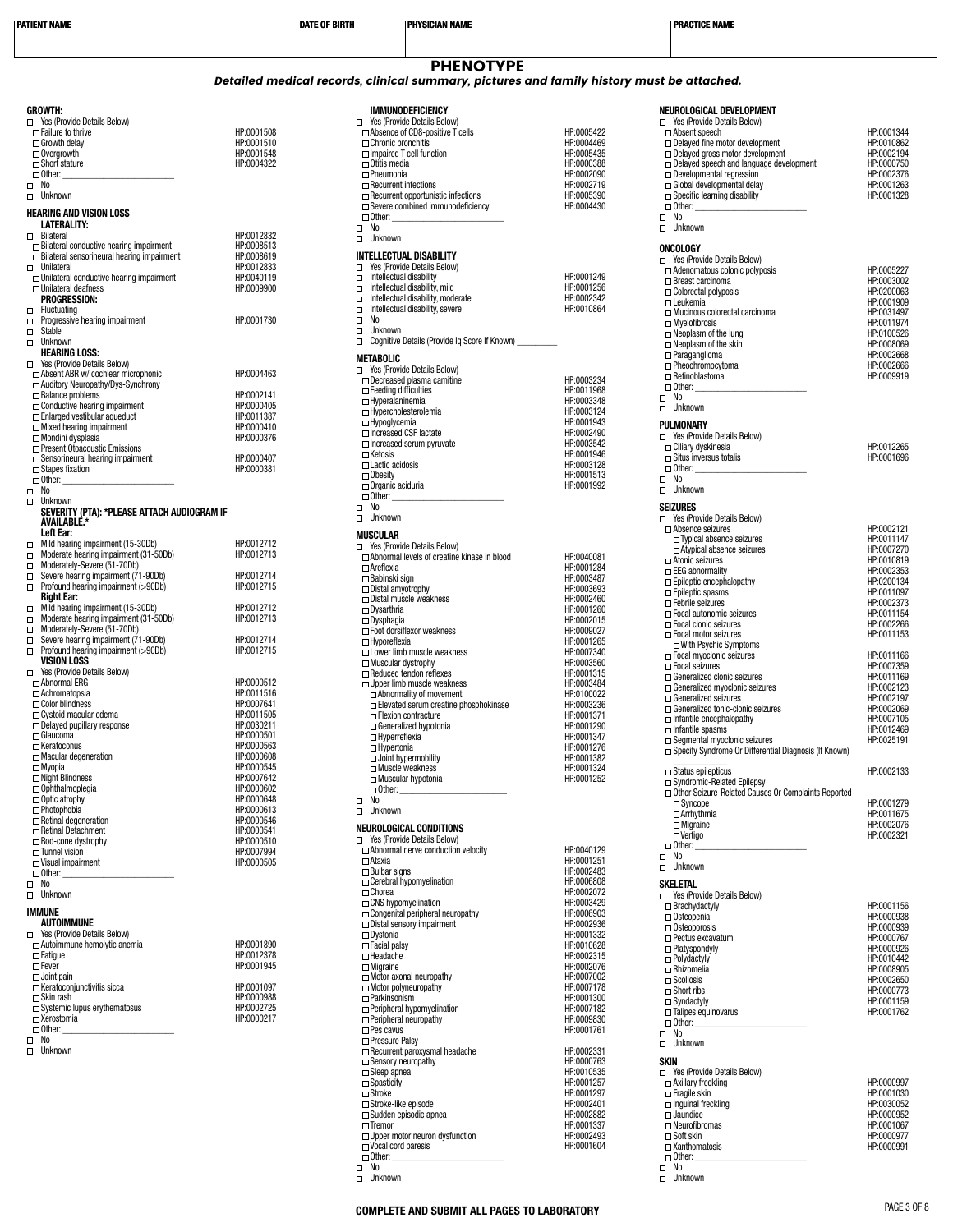| PATIENT NAMI | <b>DATE OF BIRTH</b> | ----------------<br>IAN NAN | <b>The County</b><br>THE START .<br>. IVAIVI |
|--------------|----------------------|-----------------------------|----------------------------------------------|
|              |                      |                             |                                              |
|              |                      |                             |                                              |
|              |                      |                             |                                              |

#### Please submit separate signed general consent form for each sample submitted (including parents)

#### Informed Consent for Genetic Testing

If you do not have legal authority and capacity to sign this consent under law, a legal representative who is at least eighteen (18) years of age and has the legal authority and capacity to do so must sign this consent and authorization on your behalf.

I hereby request the genetic testing ordered by my health care provider, which may include molecular, cytogenetic, and/or biochemical analyses of my sample(s). I have received information (please see www.sema4.com/testcatalog for test-specific information sheet) from my physician or from a genetic counselor that described, in words that I understand, the nature of the genetic testing that I am about to undergo.

I understand that specimen(s), such as a peripheral blood, saliva, cheek swab, dried blood spot, skin biopsy, amniotic fluid, chorionic villus, and/or urine sample, will be taken from me. I understand that these samples will be used for determining if I have a genetic disease, am a carrier of a genetic disease, or am more likely to develop a genetic disease or condition.

The nature of the genetic test(s) ordered in connection with this consent has been explained to me, and the accuracy of the test and its risks and limitations have been detailed. I understand that infrequent errors may occur, even though the likelihood of an incorrect diagnosis or a misinterpretation of the result is extremely small. I understand that a negative result reduces, but does not eliminate, the possibility that I carry a variant(s) in the gene(s) analyzed or in other genes that are not included in the test. I understand that a positive result is an indication that I may be predisposed to or have a specific disease or condition and I may consider further independent testing, consult my physician or pursue genetic counseling. Knowledge of genetic information will improve over time and new information may become available in the future that could impact the interpretation of my results.

I understand that test results may reveal incidental, unsought information, such as discovering an undiagnosed disorder. I understand that this testing may yield results that are of unknown clinical significance and that parental or other relative's specimens may also be tested to determine whether a specific finding was inherited. This testing may reveal cases of adoption or demonstrate that a person is not the biological father or mother of the patient. An error in the diagnosis may occur if the true biological relationships of the family members involved are not as I have described.

I understand that the results of this testing will become part of my medical record and may only be disclosed to individuals who have legal access to this record or to individuals I designate to receive this information. My test results will be explained to me by a genetic counselor or by my healthcare provider, who will have the opportunity to discuss my results with a geneticist.

There are federal and state laws that address genetic discrimination. The US Genetic Information Nondiscrimination Act may prohibit discrimination based on genetic information by employers and health insurers. This law, however, does not protect people in the military nor protect against discrimination by other types of insurance, such as life, disability, or long-term care insurance.

#### Sample management

Sema4 may deidentify and retain your left-over sample to use for operational, quality control, validation and improvement purposes. Other than retention for these uses, your sample will be destroyed at the end of the testing process or within 60 days of sample collection, whichever is longer.

#### De-identified research

Sema4 may de-identify and use all data and information generated and received in connection with this test to support medical and academic research relating to health, disease prevention, drug development, and other scientific purposes. I will receive no compensation in connection with such research. Data and information are "de-identified" by removing any information that could be used to identify a specific person, such as a name, email address, or date of birth. Sema4 may also give the de-identified data and information to its research partners and may submit it to research databases for use in scientific and medical research. Examples of such research include projects to understand the risk factors and outcomes for various conditions and can be found at www.sema4.com/ research.

If I do not want to have my de-identified data and information used in research as set forth above, I may withdraw this consent by emailing privacy@sema4.com, and I understand that the change will apply to all data generated from tests that I have undergone with Sema4. I further understand that this withdrawal will not apply to any information that has already been de-identified and cannot be identified by Sema4.

#### Permission to contact

I understand that Sema4 may wish to contact me in the future, including for the following reasons: research purposes, the provision of general information about research findings, and/or the provision of information about the results of tests on my sample(s). If I wish to opt-out out of future contact for research purposes, I will notify Sema4 by emailing privacy@sema4.com.

My healthcare provider has discussed my test order(s) with me, and I hereby consent to have my specimen tested. I have been encouraged to ask questions and agree that any questions I have asked have been answered to my satisfaction. If my legal representative is signing this consent and authorization, my legal representative is satisfied that they have received enough information to sign on my behalf.

Please complete all required (\*) fields and optional applicable fields below:

| Patient's DOB* | Date*         |
|----------------|---------------|
|                |               |
| Email Address* | Phone Number* |
|                |               |
|                |               |
|                |               |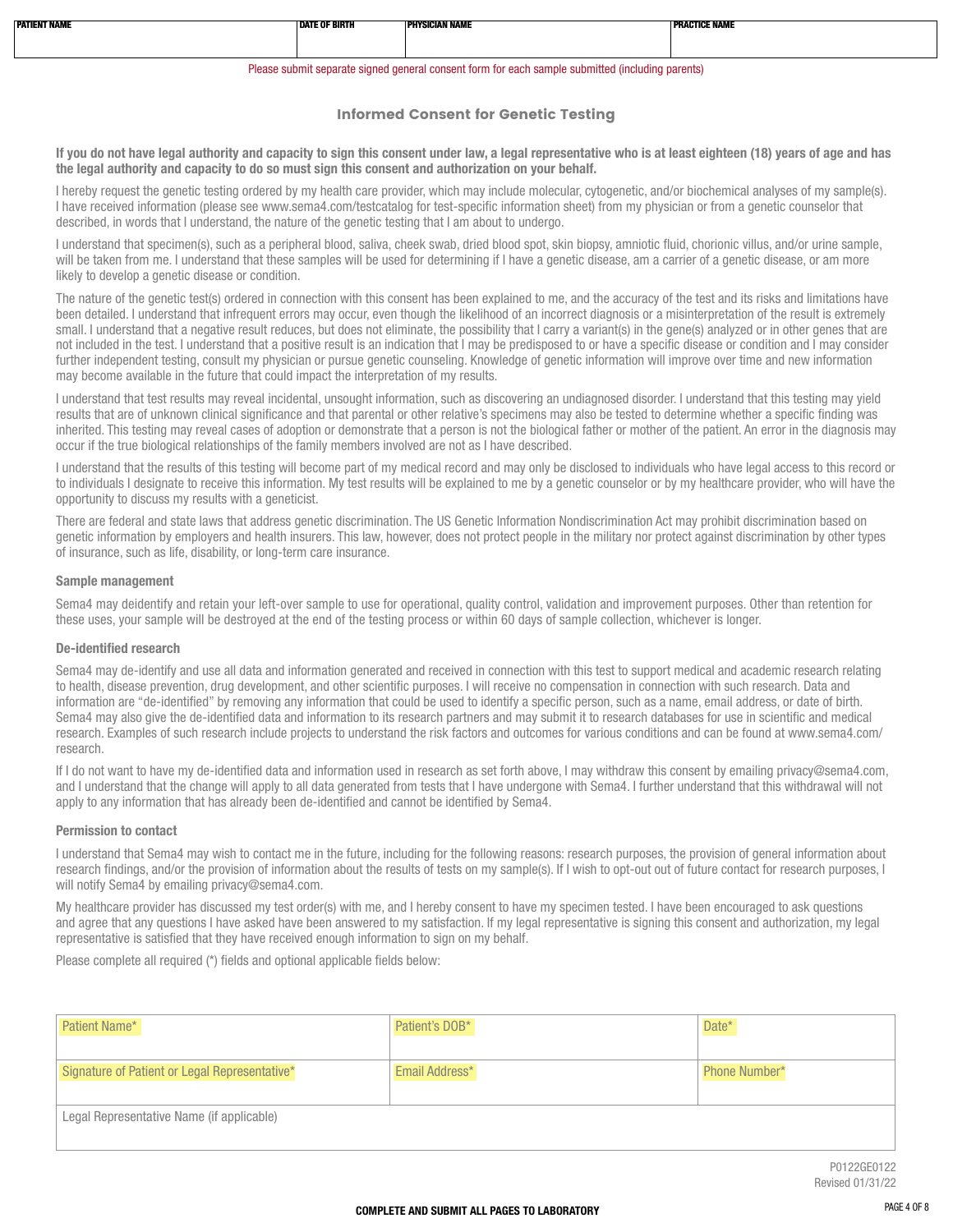## PANEL TABLE

| <b>CARDIOVASCULAR</b>                                                                                                                | Genes                                                                                                                                                                                                                                                                                                                                                                                                                                                                                                                                                                                                                                                                                                                                                                                                                                                                                                                                                                                                                                                                                                                                                                                                                                                                                                                                                                                                                                                                                                                                                                                                                                                                                                                                                                                                                                                                                                                                                                                                                                                                                                                                                                                                                                                                                                                            |
|--------------------------------------------------------------------------------------------------------------------------------------|----------------------------------------------------------------------------------------------------------------------------------------------------------------------------------------------------------------------------------------------------------------------------------------------------------------------------------------------------------------------------------------------------------------------------------------------------------------------------------------------------------------------------------------------------------------------------------------------------------------------------------------------------------------------------------------------------------------------------------------------------------------------------------------------------------------------------------------------------------------------------------------------------------------------------------------------------------------------------------------------------------------------------------------------------------------------------------------------------------------------------------------------------------------------------------------------------------------------------------------------------------------------------------------------------------------------------------------------------------------------------------------------------------------------------------------------------------------------------------------------------------------------------------------------------------------------------------------------------------------------------------------------------------------------------------------------------------------------------------------------------------------------------------------------------------------------------------------------------------------------------------------------------------------------------------------------------------------------------------------------------------------------------------------------------------------------------------------------------------------------------------------------------------------------------------------------------------------------------------------------------------------------------------------------------------------------------------|
| COMPREHENSIVE CARDIOVASCULAR PANEL<br>Number of markers: 240                                                                         | ABCC9, ACADVL, ACTA2, ACTC1, ACTN2, ACVR2B, ACVRL1, ADAMTS2, AGK, AGL, AKAP9, ALG1, ALG12, ALMS1, ALPK3, ANKR, ANKRD1, APOB, ARSB, ATP7A, BAG3, BCOR, BMPR1B, BMPR2, BRAF, CACNA2D1, CACNA2D1,<br>CACNB2, CALM1, CALM2, CALM3, CASQ2, CAV1, CAV3, CAVIN4, CBL, CBS, CHD7, CHRM2, CHST14, COL1A1, COL1A2, COL3A1, COL5A1, COL5A2, COX10, COX15, CPT2, CRELD1, CRYAB, CSRP3, CTNNA3, DES, DMD,<br>DNAH5, DOLK, DSC2, DSC2, DSP, DTNA, EFEMP2, EIF2AK4, ELAC2, ELN, EMD, ENG, EYA4, FBN1, FBN2, FHL1, FKBP14, FKRP, FKTN, FLNA, FLNC, FOXH1, GAA, GATA4, GATA6, GATAD1, GBA, GBE1, GDF2, GDF2, GJA1, GJA5,<br>GLA, GLB1, GPC3, GPD1L, GUSB, HADHA, HAND1, HCN4, HEXB, HRAS, IDUA, ILK, JAG1, JPH2, JUP, KCNA5, KCND3, KCNE7, KCNE2, KCNE3, KCNE3, KCN2, KCN, KCN, KCN, KCN, KCN, KCNG1, KRAS, LAMA4, LAMP2,<br>LDB3, LDLR, LDLRAP1, LEFTY2, LMNA, LZTR1, MAP2K1, MAP2K2, MAT2A, MED12, MED13L, MEIS2, MFAP5, MIB1, MLYCD, MTO1, MUT, MYBPC3, MYH11, MYH6, MYH7, MYL2, MYL3, MYLK, MYLK2, MYOM1, MYOZ2,<br>MYPN, NDUFA10, NDUFA12, NDUFA2, NDUFAF, NDUFAF6, NDUFS3, NDUFS4, NDUFS7, NDUFS8, NEBL, NEXN, NF1, NKX2-5, NKX2-6, NODAL, NOTCH1, NPPA, NR2F2, NRAS, NSD1, OBSCN, PCCA, PCCB, PCSK9,<br>PDLIM3, PET100, PGM1, PHYH, PKP2, PLEKHM2, PLN, PLOD1, PMM2, PPP1CB, PRDM16, PRKAG2, PRKG1, PTPN11, RAF1, RANGRF, RASA1, RASA2, RBM20, RIT1, RYR2, SCN10, SCN1B, SCN2B, SCN3B, SCN4B, SCN4B, SCN4B, SCN4B, SCN4B, SCN4B, SCN5A<br>SCO1, SDHA, SDHAF1, SGCD, SGSH, SHOC2, SKI, SLC22A5, SLC25A20, SLC2A10, SLC39A13, SLMAP, SMAD3, SMAD4, SMAD6, SMAD9, SNTA1, SOS1, SOS2, SPRED1, SURF1, TAZ, TBX1, TBX5, TCAP, TGFB2, TGFB3,<br>TGFBR1, TGFBR2, TMEM43, TMEM70, TMPÓ, TNNC1, TNNI3, TNNT2, TPM1, TRDN, TRPM4, TTN, TTR, TXNRD2, VCL, ZFPM2, ZIC3                                                                                                                                                                                                                                                                                                                                                                                                                                                                                                                                                                                  |
| COMPREHENSIVE CARDIOMYOPATHY PANEL<br>Number of markers: 190                                                                         | ABCC9, ACADVL, ACTA2, ACTC1, ACTN2, AGK, AGL, AKAP9, ALG1, ALG12, ALMS1, ALPK3, ANK2, ANKRD1, ARSB, BAG3, BRAF, CACNA1C, CACNA2D1, CACNB2, CALM1, CALM2, CALM3, CASQ2, CAV3, CAVIN4, CBL, CBS<br>CHRM2, COLSA1, COLSA1, COLSA2, COX10, COX15, CPT2, CRIAB, CSRP3, CTMA3, DES, DMD, DOLK, DSC2, DSG2, DSP, DTMA, ELAC2, EMD, ETA4, EBN1, FBN2, FHL1, FKRP, FKTN, FLM2, FLMC, GAA, GATA4, GATA6, GA-<br>TAD1, GBA, GBE1, GJA5, GLA, GLB1, GPD1L, GUSB, HADHA, HCN4, HEXB, HRAS, IDUA, ILK, JAG1, JPH2, JUP, KCNA5, KCND3, KCNE3, KCNE3, KCNE5, KCNU2, KCNU2, KCNU3, KCNU3, KCNQ1, KRAS, LAMA4, LAMP2,<br>LDB3, LMNA, MAP2K1, MAP2K2, MED12, MIB1, MLYCD, MTO1, MUT, MYBPC3, MYH11, MYH6, MYH7, MYL2, MYL3, MYLK, MYLK2, MYOM1, MYOZ2, MYPN, NDUFA10, NDUFA12, NDUFA2, NDUFA9, NDUFA72, NDUFA8, NDUFA72, NDUFA8, NDUFAF6, NDUFAF6,<br>NDUFS3, NDUFS4, NDUFS7, NDUFS8, NEBL, NEXN, NKX2-5, NOTCH1, NPPA, NRAS, OBSCN, PCCA, PCCB, PDLIM3, PET100, PGM1, PHYH, PKP2, PLEKHM2, PLN, PLOD1, PMM2, PRDM16, PRKAG2, PRKG1, PTPN11, RAF1,<br>RANGRF, RASA1, RBM20, RIT1, RYR2, SCN10A, SCN1B, SCN2B, SCN3B, SCN4B, SCN5A, SCO1, SDHA, SDHAF1, SGCD, SGSH, SHOC2, SKI, SLC22A5, SLC25A20, SLC2A10, SLMAP, SMAD3, SMAD4, SNTA1, SOS1, SURF1,<br>TAZ, TBX1, TBX5, TCAP, TGFB2, TGFB3, TGFBR1, TGFBR2, TMEM43, TMEM70, TMP0, TNNC1, TNNI3, TNNT2, TPM1, TRDN, TRPM4, TTN, TTR, TXNRD2, VCL                                                                                                                                                                                                                                                                                                                                                                                                                                                                                                                                                                                                                                                                                                                                                                                                                                                                                                                                                     |
| <b>COMPREHENSIVE ARRHYTHMIAS PANEL</b><br>Number of markers: 54<br>ARRHYTHMOGENIC RIGHT VENTRICULAR CARDIOMY-<br><b>OPATHY PANEL</b> | ABCC9, ACTN2, AKAP9, ANK2, CACNA1C, CACNA2D1, CACNB2, CALM1, CALM2, CALM3, CASQ2, CAV3, CTNNA3, DES, DSC2, DSG2, DSG2, DSR, EMD, GJA5, GPD1L, HCN4, JUP, KCNA5, KCND3, KCNE1, KCNE2, KCNE3, KCNE3, KCNE3, KCNE3, KCNE5,<br>KCNH2, KCNJ2, KCNJ5, KCNJ8, KCNQ1, LDB3, LMNA, NKX2-5, NPPA, PKP2, PLN, PRKAG2, RANGRF, RYR2, SCN1A, SCN1B, SCN2B, SCN4B, SCN4B, SCN5A, SLMAP, SNTA1, TGFB3, TMEM43, TRDN, TRPM4<br>DSC2, DSG2, DSP, JUP, PKP2, RYR2, TGFB3, TMEM43                                                                                                                                                                                                                                                                                                                                                                                                                                                                                                                                                                                                                                                                                                                                                                                                                                                                                                                                                                                                                                                                                                                                                                                                                                                                                                                                                                                                                                                                                                                                                                                                                                                                                                                                                                                                                                                                   |
| Number of markers: 8<br><b>BRUGADA SYNDROME PANEL</b>                                                                                | ABCC9, CACNA1C, CACNA2D1, CACNB2, GPD1L, HCN4, KCND3, KCNE3, KCNE5, KCNH2, KCNJ8, PKP2, RANGRF, SCN10A, SCN1B, SCN2B, SCN3B, SCN5A, SLMAP, TRPM4                                                                                                                                                                                                                                                                                                                                                                                                                                                                                                                                                                                                                                                                                                                                                                                                                                                                                                                                                                                                                                                                                                                                                                                                                                                                                                                                                                                                                                                                                                                                                                                                                                                                                                                                                                                                                                                                                                                                                                                                                                                                                                                                                                                 |
| Number of markers: 20<br>CATECHOLAMINERGIC POLYMORPHIC VENTRICULAR<br><b>TACHYCARDIA PANEL</b><br>Number of markers: 8               | ANK2, CALM1, CALM2, CALM3, CASQ2, KCNJ2, RYR2, TRDN                                                                                                                                                                                                                                                                                                                                                                                                                                                                                                                                                                                                                                                                                                                                                                                                                                                                                                                                                                                                                                                                                                                                                                                                                                                                                                                                                                                                                                                                                                                                                                                                                                                                                                                                                                                                                                                                                                                                                                                                                                                                                                                                                                                                                                                                              |
| LONG/SHORT OT SYNDROME PANEL<br>Number of markers: 19                                                                                | AKAP9, ANK2, CACNA1C, CACNA2D1, CACNB2, CALM1, CALM2, CALM3, CAV3, KCNE1, KCNE2, KCNH2, KCNJ2, KCNJ5, KCNQ1, SCN4B, SCN5A, SNTA1, TRDN                                                                                                                                                                                                                                                                                                                                                                                                                                                                                                                                                                                                                                                                                                                                                                                                                                                                                                                                                                                                                                                                                                                                                                                                                                                                                                                                                                                                                                                                                                                                                                                                                                                                                                                                                                                                                                                                                                                                                                                                                                                                                                                                                                                           |
| DILATED CARDIOMYOPATHY PANEL<br>Number of markers: 57                                                                                | ABCC9, ACTC1, ACTN2, AKAP9, ANK2, ANKRD1, BAG3, CACNA1C, CAV3, CAVIN4, CRYAB, CSRP3, DES, DMD, DOLK, DSC2, DSG2, DSG2, DSR, ELAC2, EMD, EYA4, FKTN, FLNC, GATAD1, ILK, JUP, LAMA4, LAMP2, LDB3, LMNA,<br>MYBPC3. MYH6. MYH7. MYPN. NEBL. NEXN. OBSCN. PKP2. PLN. PRDM16. RAF1. RBM20. RYR2. SCN5A. SGCD. SLC22A5. TAZ. TCAP. TMEM43. TNNC1. TNNI3. TNNT2. TPM1. TTN. TTR. TXNRD2. VCL                                                                                                                                                                                                                                                                                                                                                                                                                                                                                                                                                                                                                                                                                                                                                                                                                                                                                                                                                                                                                                                                                                                                                                                                                                                                                                                                                                                                                                                                                                                                                                                                                                                                                                                                                                                                                                                                                                                                            |
| HYPERTROPHIC CARDIOMYOPATHY PANEL<br>Number of markers: 40                                                                           | ACTC1,ACTN2,AGL,ANKRD1,BAG3,CACNA1C,CAV3,CPT2,CSRP3,DES,DMD,FHL1,FLNC,GAA,GLA,JPH2,LAMP2,LDB3,MYBPC3,MYH6,MYH7,MYL2,MYL3,MYLK2,MYOM1,MYOZ2,MYPN,NEXN,PDLIM3,PLN,<br>PRKAG2, PTPN11, RAF1, TCAP, TNNC1, TNNI3, TNNT2, TPM1, TTR, VCL                                                                                                                                                                                                                                                                                                                                                                                                                                                                                                                                                                                                                                                                                                                                                                                                                                                                                                                                                                                                                                                                                                                                                                                                                                                                                                                                                                                                                                                                                                                                                                                                                                                                                                                                                                                                                                                                                                                                                                                                                                                                                              |
| LEFT VENTRICULAR NONCOMPACTION PANEL<br>Number of markers: 20                                                                        | ACTC1, DSP, DTNA, HCN4, LAMP2, LDB3, LMNA, MIB1, MYBPC3, MYH7, PLEKHM2, PLN, PRDM16, RYR2, SCN5A, TAZ, TNNI3, TNNT2, TPM1, VCL,                                                                                                                                                                                                                                                                                                                                                                                                                                                                                                                                                                                                                                                                                                                                                                                                                                                                                                                                                                                                                                                                                                                                                                                                                                                                                                                                                                                                                                                                                                                                                                                                                                                                                                                                                                                                                                                                                                                                                                                                                                                                                                                                                                                                  |
| <b>AORTOPATHIES PANEL</b>                                                                                                            | ACTA2,ADAMTS2,ATP7A,CBS,CHST14,COL1A1,COL1A2,COL3A1,COL5A1,COL5A2,EFEMP2,FBN1,FBN2,FKBP14,FLNA,MAT2A,MED12,MFAP5,MYH11,MYLK,NOTCH1,PLOD1,PRKG1,SKI,SLC2A10,SLC39A13,                                                                                                                                                                                                                                                                                                                                                                                                                                                                                                                                                                                                                                                                                                                                                                                                                                                                                                                                                                                                                                                                                                                                                                                                                                                                                                                                                                                                                                                                                                                                                                                                                                                                                                                                                                                                                                                                                                                                                                                                                                                                                                                                                             |
| Number of markers: 33<br><b>CONGENITAL HEART DISEASE PANEL</b>                                                                       | SMAD3. SMAD4. SMAD6. TGFB2. TGFB3. TGFBR1. TGFBR2<br>ACTC1,ACVR2B,ALMS1, BCOR,BRAF,CBL,CHD7,CRELD1,DNAH5,ELN,FOXH1,GATA4,GATA6,GDF1,GJA1,GPC3,HAND1,HRAS,JAG1,KRAS,LEFTY2,MAP2K1,MAP2K2,MED13L,MEIS2,MYH6,NKX2-5,NKX2-6,                                                                                                                                                                                                                                                                                                                                                                                                                                                                                                                                                                                                                                                                                                                                                                                                                                                                                                                                                                                                                                                                                                                                                                                                                                                                                                                                                                                                                                                                                                                                                                                                                                                                                                                                                                                                                                                                                                                                                                                                                                                                                                         |
| Number of markers: 43                                                                                                                | NODAL, NOTCH1, NR2F2, NRAS, NSD1, PTPN11, RAF1, RIT1, SHOC2, SMAD6, SOS1, TBX1, TBX5, ZFPM2, ZIC3                                                                                                                                                                                                                                                                                                                                                                                                                                                                                                                                                                                                                                                                                                                                                                                                                                                                                                                                                                                                                                                                                                                                                                                                                                                                                                                                                                                                                                                                                                                                                                                                                                                                                                                                                                                                                                                                                                                                                                                                                                                                                                                                                                                                                                |
| FAMILIAL HYPERCHOLESTEROLEMIA PANEL<br>Number of markers: 4                                                                          | APOB, LDLR, LDLRAP1, PCSK9                                                                                                                                                                                                                                                                                                                                                                                                                                                                                                                                                                                                                                                                                                                                                                                                                                                                                                                                                                                                                                                                                                                                                                                                                                                                                                                                                                                                                                                                                                                                                                                                                                                                                                                                                                                                                                                                                                                                                                                                                                                                                                                                                                                                                                                                                                       |
| HEREDITARY HEMORRHAGIC TELANGIECTASIA PANEL<br>Number of markers: 5                                                                  | ACVRL1, ENG, GDF2, RASA1, SMAD4                                                                                                                                                                                                                                                                                                                                                                                                                                                                                                                                                                                                                                                                                                                                                                                                                                                                                                                                                                                                                                                                                                                                                                                                                                                                                                                                                                                                                                                                                                                                                                                                                                                                                                                                                                                                                                                                                                                                                                                                                                                                                                                                                                                                                                                                                                  |
| METABOLIC CARDIOMYOPATHIES PANEL<br>Number of markers: 24                                                                            | ACADVL, AGL, ALG1, ALG12, ARSB, CPT2, DOLK, FKRP, GAA, GBA, GBE1, GLA, GLB1, GUSB, HADHA, HEXB, IDUA, LAMP2, MTO1, PCCA, PCCB, SLC22A5, SLC25A20, TAZ.                                                                                                                                                                                                                                                                                                                                                                                                                                                                                                                                                                                                                                                                                                                                                                                                                                                                                                                                                                                                                                                                                                                                                                                                                                                                                                                                                                                                                                                                                                                                                                                                                                                                                                                                                                                                                                                                                                                                                                                                                                                                                                                                                                           |
| NOONAN SPECTRUM DISORDERS PANEL<br>Number of markers: 18                                                                             | BRAF, CBL, HRAS, KRAS, LZTR1, MAP2K1, MAP2K2, NF1, NRAS, PPP1CB, PTPN11, RAF1, RASA2, RIT1, SHOC2, SOS1, SOS2, SPRED1                                                                                                                                                                                                                                                                                                                                                                                                                                                                                                                                                                                                                                                                                                                                                                                                                                                                                                                                                                                                                                                                                                                                                                                                                                                                                                                                                                                                                                                                                                                                                                                                                                                                                                                                                                                                                                                                                                                                                                                                                                                                                                                                                                                                            |
| PULMONARY HYPERTENSION PANEL<br>Number of markers: 10                                                                                | ACVRL1, BMPR1B, BMPR2, CAV1, EIF2AK4, ENG, GDF2, KCNA5, KCNK3, SMAD9                                                                                                                                                                                                                                                                                                                                                                                                                                                                                                                                                                                                                                                                                                                                                                                                                                                                                                                                                                                                                                                                                                                                                                                                                                                                                                                                                                                                                                                                                                                                                                                                                                                                                                                                                                                                                                                                                                                                                                                                                                                                                                                                                                                                                                                             |
|                                                                                                                                      |                                                                                                                                                                                                                                                                                                                                                                                                                                                                                                                                                                                                                                                                                                                                                                                                                                                                                                                                                                                                                                                                                                                                                                                                                                                                                                                                                                                                                                                                                                                                                                                                                                                                                                                                                                                                                                                                                                                                                                                                                                                                                                                                                                                                                                                                                                                                  |
|                                                                                                                                      |                                                                                                                                                                                                                                                                                                                                                                                                                                                                                                                                                                                                                                                                                                                                                                                                                                                                                                                                                                                                                                                                                                                                                                                                                                                                                                                                                                                                                                                                                                                                                                                                                                                                                                                                                                                                                                                                                                                                                                                                                                                                                                                                                                                                                                                                                                                                  |
| <b>HEARING AND VISION LOSS</b><br>COMPREHENSIVE HEARING AND VISION LOSS PANEL<br>Number of markers: 308                              | Genes<br>ABCA4, ABHD12, ACTG1, ADAM9, ADGRV1, AGK, AHI1, AIFM1, AIPL1, ALMS1, AP3B1, ARL13B, ARL6, BBS1, BBS1, BBS1, BBS2, BBS4, BBS5, BBS7, BBS5, BBS7, BEST1, BLOC1S6, BMP4, C2ORF71, C5ORF42, C8ORF37,<br>CA4, CABP4, CACNA1D, CACNA1F, CACNA2D4, CAPN5, CC2D2A, CCDC50, CDH23, CDH81, CDHR1, CEACAM16, CEP164, CEP290, CEP41, CERKL, CHM, CIB2, CLDN14, CLN3, CLN5, CLN6, CLN8, CLN8, CLN8, CLN8, CLN8, CLN8, CLN8, CLN8, CN8A1, CNGA3,<br>CNGB1, CNGB3, CNNM4, COCH, COL11A1, COL11A2, COL2A1, COL9A1, COL9A2, CRB1, CRX, CRYAA, CRYAB, CRYBB1, CRYBB3, CTSD, CYP1B1, CYP4V2, DHDDS, DIABLO, DIAPH1, DNAJC5, EDN3, EDNRB, EFEMP1,<br>ELOVL4, ERCC6, ESPN, ESRRB, EYA1, EYA4, EYS, FAM161A, FLVCR1, FOXC1, FOXE3, FRAS1, FREM1, FREM2, FRMD7, FSCN2, FYCO1, FZD4, GCNT2, GIPC3, GJA8, GJB2, GJB6, GNAT1, GNAT2, GNPTG, GPR143, GPR179,<br>GPSM2, GRHL2, GRIP1, GRK1, GRM6, GRXCR1, GSDME, GUCA1A, GUCA1B, GUCY2D, HARS, HCCS, HESX1, HGF, HPS1, HPS3, HPS4, HPS6, HPS6, HPS6, HSF4, IFT140, ILDR1, IMPDH1, IMPG2, INPP5E, IQCB1, JAG1, KARS, KCNJ13,<br>KCNQ1, KCNQ4, KCNV2, KIF11, KIF7, KLHL7, LCA5, LHFPL5, LOXHD1, LRAT, LRIT3, LRP5, LRTOMT, LYST, LZTFL1, MAK, MARVELD2, MERTK, MFRP, MFSD8, MITF, MKKS, MKS1, MSRB3, MT-RNR1, MTTP, MYH14, MYH9,<br>MYO15A, MYO3A, MYO6, MYO7A, MYOC, NDP, NMNAT1, NPHP1, NPHP4, NPHP4, NR2E3, NRL, NYX, OAT, OCA2, OFD1, OPA1, OPA3, OPN1SW, OTOA, OTOG, OTOG, OTOGL, OTX2, P2RX2, PANX2, PAX3, PAX6, PCDH15,<br>PDE6A, PDE6B, PDE6C, PDE6G, PDE6H, PEX1, PEX10, PEX14, PEX16, PEX19, PEX2, PEX5, PEX6, PEX7, PGK1, PHYH, PITPNM3, PITX2, PITX3, PJVK, PLA2G5, POU3F4, POU4F3, PPT1, PRCD, PROM1, PRPF3, PRPF31, PRF6, PRPF31, PRPF6,<br>PRPF8, PRPH2, PRPS1, PTPRQ, PXDN, RAB28, RAX2, RBP3, RBP4, RD3, RDH12, RDH5, RDX, RGR, RGS9, RGS9BP, RHO, RIMS1, RLBP1, ROM1, RP1, RP1, RP1. RP2, RPE65, RPGR, RPGRIP1, RPGRIP1L, RS1, SAG, SDCCAG8,<br>SEMA4A, SERPINB6, SIX1, SIX5, SLC24A1, SLC26A4, SLC45A2, SMOC1, SMPX, SNRNP200, SOX10, SOX2, SPATA7, STRA6, STRC*, TBC1D24, TCTN1, TCTN2, TCTN3, TDRD7, TECTA, TGFBI, TIMM8A, TIMP3, TMC1,<br>TMEM126A, TMEM216, TMEM231, TMEM237, TMEM67, TMIE, TMPRSS3, TOPORS, TPP1, TPRN, TREX1, TRIM32, TRIOBP, TRPM1, TSPAN12, TSPEAR, TTC21B, TTC8, TULP1, TYR, TYRP1, UBIAD1, USH1C, USH1G, USH2A,<br>VCAN, VSX2, WDR19, WFS1, WHRN, ZNF423 |
| COMPREHENSIVE HEARING LOSS PANEL<br>Number of markers: 92                                                                            | ACTG1,ADGRV1,AIFM1,CACNA1D,CCDC50,CDH23,CEACAM16,CIB2,CLDN14,CLRN1,COCH,COL11A2,DIABLO,DIAPH1,EDN3,EDNRB,ESPN,ESRRB,EYA1,EYA4,GIPC3,GJB2,GJB6,GPSM2,GRHL2,GRXCR1,<br>GSDME, HARS, HGF, ILDR1, KARS, KCNQ1, KCNQ4, LHFPL5, LOXHD1, LRTOMT, MARVELD2, MITF, MSRB3, MT-RNR1, MYH14, MYH9, MYO15A, MYO3A, MYO6, MYO7A, OPA1, OTOA, OTOF, OTOG, OTOGL, P2RX2, PAX3,<br>PCDH15, PEX1, PEX10, PEX14, PEX16, PEX19, PEX2, PEX5, PEX6, PEX7, PHYH, PJWK, POU3F4, POU4F3, PRPS1, PTPRQ, RDX, SERPINB6, SIX1, SIX5, SLC26A4, SMPX, SOX10, STRC*, TBC1D24, TECTA, TIMM8A, TMC1,<br>TMEM126A, TMIE, TMPRSS3, TPRN, TRIOBP, TSPEAR, USH1C, USH1G, USH2A, WFS1, WHRN                                                                                                                                                                                                                                                                                                                                                                                                                                                                                                                                                                                                                                                                                                                                                                                                                                                                                                                                                                                                                                                                                                                                                                                                                                                                                                                                                                                                                                                                                                                                                                                                                                                                            |
| CONNEXIN 26 / CONNEXIN 30 DEL / DUP HEARING<br><b>LOSS PANEL</b><br>Number of markers: 2                                             | GJB2, GJB6                                                                                                                                                                                                                                                                                                                                                                                                                                                                                                                                                                                                                                                                                                                                                                                                                                                                                                                                                                                                                                                                                                                                                                                                                                                                                                                                                                                                                                                                                                                                                                                                                                                                                                                                                                                                                                                                                                                                                                                                                                                                                                                                                                                                                                                                                                                       |
| BRANCHIO-OTO-RENAL SYNDROME PANEL<br>Number of markers: 3                                                                            | EYA1, SIX1, SIX5                                                                                                                                                                                                                                                                                                                                                                                                                                                                                                                                                                                                                                                                                                                                                                                                                                                                                                                                                                                                                                                                                                                                                                                                                                                                                                                                                                                                                                                                                                                                                                                                                                                                                                                                                                                                                                                                                                                                                                                                                                                                                                                                                                                                                                                                                                                 |
| <b>USHER SYNDROME PANEL</b>                                                                                                          | ADGRV1, CDH23, CIB2, CLRN1, HARS, MYO7A, PCDH15, USH1C, USH1G, USH2A, WHRN                                                                                                                                                                                                                                                                                                                                                                                                                                                                                                                                                                                                                                                                                                                                                                                                                                                                                                                                                                                                                                                                                                                                                                                                                                                                                                                                                                                                                                                                                                                                                                                                                                                                                                                                                                                                                                                                                                                                                                                                                                                                                                                                                                                                                                                       |
| Number of markers: 11<br>ZELLWEGER SYNDROME PANEL                                                                                    | PEX1, PEX10, PEX14, PEX16, PEX19, PEX2, PEX5, PEX6, PEX7                                                                                                                                                                                                                                                                                                                                                                                                                                                                                                                                                                                                                                                                                                                                                                                                                                                                                                                                                                                                                                                                                                                                                                                                                                                                                                                                                                                                                                                                                                                                                                                                                                                                                                                                                                                                                                                                                                                                                                                                                                                                                                                                                                                                                                                                         |
| Number of markers: 9<br>COMPREHENSIVE VISION LOSS NGS PANEL<br>Number of markers: 250                                                | ABCA4, ABHD12, ADAM9, ADGRV1, AGK, AHI1, AIPL1, ALMS1, AP3B1, ARL13B, ARL6, BBS1, BBS10, BBS2, BBS2, BBS4, BBS5, BBS5, BBS9, BCOR, BEST1, BLOC1S6, BMP4, C2ORF71, C5ORF42, C8ORF37, CA4, CABP4,<br>CACNA1F, CACNA2D4, CAPN5, CC2D2A, CDH23, CDH3, CDHR1, CEP164, CEP290, CEP41, CERKL, CHM, CIB2, CLN3, CLN5, CLN6, CLN8, CLN1, CNGA1, CNGA1, CNGA3, CNGB1, CNGB3, CNNM4, COL11A1, COL11A2, COL2A1,<br>COL9A1, COL9A2, CRB1, CRX, CRYAA, CRYAB, CRYBB1, CRYBB3, CTSD, CYP1B1, CYP4V2, DHDDS, DNAJC5, EDN3, EDNRB, EFEMP1, ELOVL4, ERCC6, EYA1, EYS, FAM161A, FLVCR1, FOXC1, FOXE3, FRAS1, FREM1, FREM1, FREM1, FREM2,<br>FRMD7, FSCN2, FYCO1, FZD4, GCNT2, GJA8, GNAT1, GNAT2, GNPTG, GPR143, GPR179, GRIP1, GRK1, GRM6, GUCA1A, GUCA1A, GUCY2D, HARS, HCSS, HCSX1, HPS1, HPS3, HPS4, HPS5, HPS6, HSF4, IFT140, IMPDH1,<br>IMPG2, INPP5E, IQCB1, JAG1, KCNJ13, KCNV2, KIF11, KIF7, KLHL7, LCA5, LRAT, LRIT3, LRP5, LYST, LZTFL1, MAK, MERTK, MFRP, MFSD8, MITF, MKKS, MKS1, MTTP, MYH9, MYO7A, MYOC, NDP, NMNAT1, NPHP1, NPHP3,<br>NPHP4, NR2E3, NRL, NYX, OAT, OCA2, OFD1, OPA1, OPA3, OPN1SW, OTX2, PANK2, PAX3, PAX6, PCDH15, PDE6A, PDE6B, PDE6C, PDE6G, PDE6G, PEX10, PEX10, PEX14, PEX16, PEX19, PEX2, PEX2, PEX5, PEX6, PEX6, PEX7, PGK1,<br>PHYH, PITPNM3, PITX2, PITX3, PLA2G5, PPT1, PRCD, PROM1, PRPF3, PRPF31, PRPF6, PRPF6, PRPH2, PRPS1, PXDN, RAB28, RAX2, RBP3, RBP4, RD3, RDH12, RDH5, RGR, RGS9, RGS9BP, RHO, RIMS1, RLBP1, ROM1, RP1,<br>RP1L1, RP2, RPE65, RPGR, RPGRIP1, RPGRIP1L, RS1, SAG, SDCCAG8, SEMA4A, SLC24A1, SLC45A2, SMOC1, SNRNP200, SOX10, SOX2, SPATA7, STRA6, TCTN1, TCTN2, TCTN3, TDRD7, TGFBI, TIMM8A, TINP3, TMEM126A,                                                                                                                                                                                                                                                                                                                                                                                                                                                                                                                                                                                                                                                                    |
| ALBINISM / HERMANSKY-PUDLAK / WAARDENBURG<br><b>PANEL</b>                                                                            | TMEM216, TMEM231, TMEM237, TMEM67, TOPORS, TPP1, TREX1, TRIM32, TRPM1, TSPAN12, TTC21B, TTC8, TULP1, TYR, TYRP1, UBIAD1, USH1C, USH1G, USH2A, VCAN, VSX2, WDR19, WFS1, WHRN, ZNF423<br>AP3B1, BLOC1S6, CACNA1F, EDN3, EDNRB, GPR143, HPS1, HPS3, HPS4, HPS5, HPS6, MITF, OCA2, PAX3, SLC45A2, SOX10, TYR, TYRP1                                                                                                                                                                                                                                                                                                                                                                                                                                                                                                                                                                                                                                                                                                                                                                                                                                                                                                                                                                                                                                                                                                                                                                                                                                                                                                                                                                                                                                                                                                                                                                                                                                                                                                                                                                                                                                                                                                                                                                                                                  |
| Number of markers: 18<br><b>DEVELOPMENTAL EYE PANEL</b>                                                                              | BCOR, BMP4, FOXC1, FOXE3, FRAS1, FREM1, FREM2, GRIP1, HCCS, KIF11, MFRP, NDP, OTX2, PAX6, PITX3, PLA2G5, PXDN, SMOC1, SOX2, STRA6, VSX2                                                                                                                                                                                                                                                                                                                                                                                                                                                                                                                                                                                                                                                                                                                                                                                                                                                                                                                                                                                                                                                                                                                                                                                                                                                                                                                                                                                                                                                                                                                                                                                                                                                                                                                                                                                                                                                                                                                                                                                                                                                                                                                                                                                          |
| Number of markers: 21                                                                                                                |                                                                                                                                                                                                                                                                                                                                                                                                                                                                                                                                                                                                                                                                                                                                                                                                                                                                                                                                                                                                                                                                                                                                                                                                                                                                                                                                                                                                                                                                                                                                                                                                                                                                                                                                                                                                                                                                                                                                                                                                                                                                                                                                                                                                                                                                                                                                  |
| RETINAL DISEASE PANEL<br>Number of markers: 154                                                                                      | ABCA4, ABHD12, ADAM9, ADGRV1, AHI1, AIPL1, ALMS1, ARL13B, ARL6, BBS1, BBS10, BBS12, BBS2, BBS2, BBS5, BBS7, BBS9, BEST1, C2ORF71, C5ORF42, C8ORF37, CA4, CACNA1F, CACNA2D4, CAPN5, CC2D2A, CDH23,<br>CDHR1, CEP164, CEP290, CEP41, CERKL, CHM, CIB2, CLRN1, CNGA1, CNGA3, CNGB1, CNGB3, CNNM4, CRB1, CRX, CYP4V2, DHDDS, EYS, FAM161A, FLVCR1, FSCN2, GNAT2, GPR179, GRK1, GRM6, GUCA1A, GUCA1B,<br>GUCY2D, HARS, IFT140, IMPDH1, IMPG2, INPP5E, IQCB1, KCNJ13, KCNV2, KIF7, KLHL7, LCA5, LRAT, LRIT3, LZTFL1, MAK, MERTK, MFRP, MKKS, MKS1, MYO7A, NMNAT1, NPHP1, NPHP3, NPHP4, NR2E3, NRL, OFD1, OPA1,<br>OPN1SW, PANK2, PCDH15, PDE6A, PDE6B, PDE6G, PDE6G, PDE6H, PEX1, PEX10, PEX14, PEX14, PEX16, PEX19, PEX2, PEX2, PEX6, PHXH, PITPNM3, PRCD, PROM1, PRPF3, PRPF31, PRPF6, PRPF6, PRPF8, PRPF8, PRP5, PRPS1, RAB28, RAX2,<br>RBP3, RBP4, RD3, RDH12, RDH5, RGR, RHO, RIMS1, RLBP1, ROM1, RP1, RP1L1, RP2, RPE65, RPGR, RPGRIP1, RPGRIP1L, SAG, SDCCAG8, SEMA4A, SLC24A1, SNRNP200, SPATA7, TCTN1, TCTN2, TCTN3, TMEM126A,<br>TMEM216, TMEM231, TMEM237, TMEM67, TOPORS, TRIM32, TRPM1, TTC21B, TTC8, TULP1, USH1C, USH1G, USH2A, WDR19, WHRN, ZNF423                                                                                                                                                                                                                                                                                                                                                                                                                                                                                                                                                                                                                                                                                                                                                                                                                                                                                                                                                                                                                                                                                                                                                                     |
| STICKLER AND CATARACT PANEL<br>Number of markers: 41                                                                                 | ABHD12, AGK, BCOR, BEST1, CAPN5, COL11A1, COL11A2, COL2A1, COL9A1, COL9A2, CRX, CRYAA, CRYAB, CRYBB3, CRYCO5, EYA1, FYCO1, GCNT2, GJA8, GNPTG, HSF4, JAG1, KCNJ13, LRP5, MYH9, NDP, OAT,<br>OPA3, OTX2, PAX6, PEX16, PEX7, PHYH, PITX3, PXDN, RLBP1, TDRD7, VCAN, VSX2, WFS1<br>* Only copy number variants and targeted genotyping reported in these genes                                                                                                                                                                                                                                                                                                                                                                                                                                                                                                                                                                                                                                                                                                                                                                                                                                                                                                                                                                                                                                                                                                                                                                                                                                                                                                                                                                                                                                                                                                                                                                                                                                                                                                                                                                                                                                                                                                                                                                      |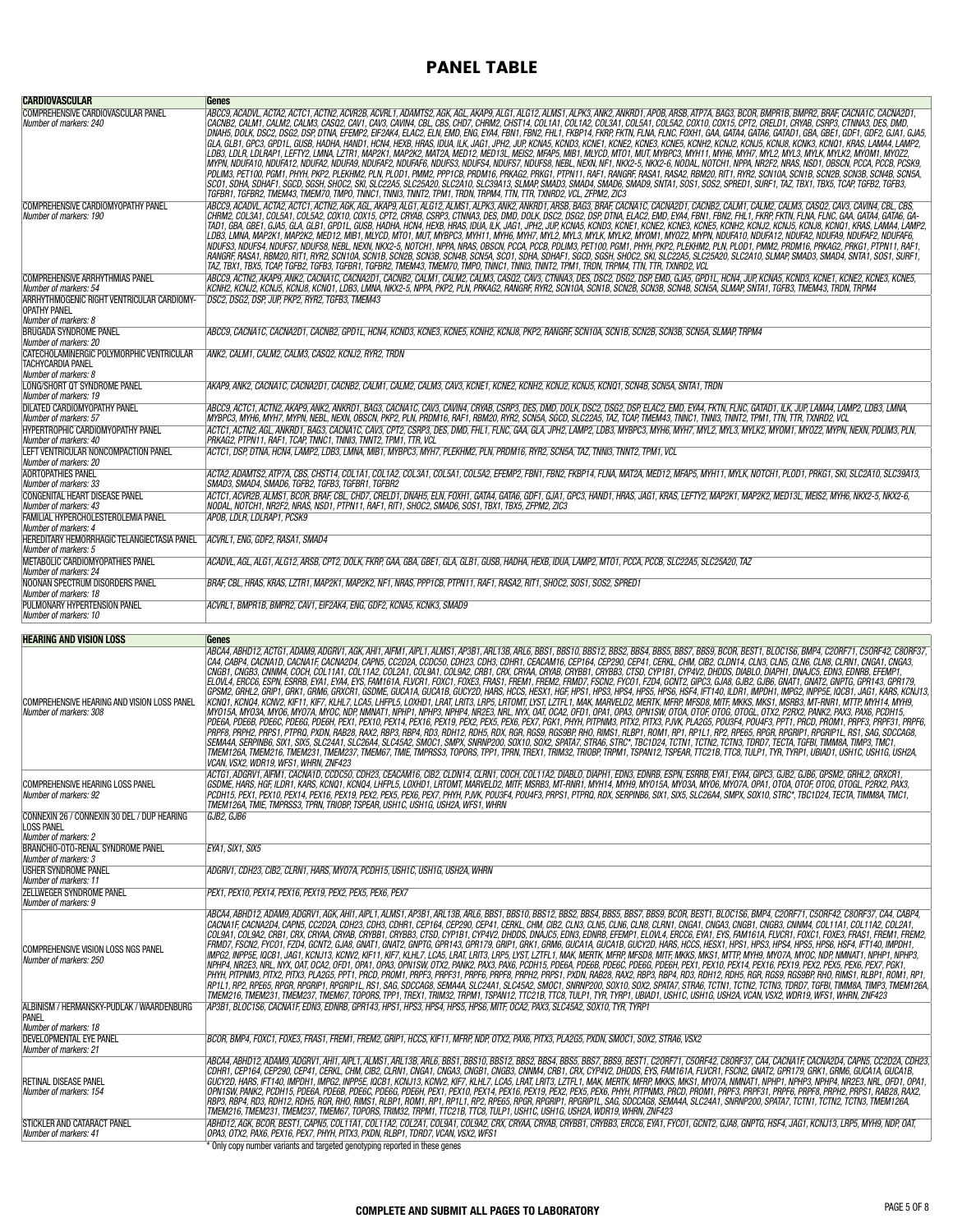## PANEL TABLE (continued)

| <b>NEURODEVELOPMENTAL</b>                                                                                 | Genes                                                                                                                                                                                                                                                                                                                                                                                                                                                                                                                                                                                                                                                                                                                                                                                                                                                                                                                                                                                                                                                                                                                                                                                                                                                                                                                                                                                                                                                                                                                                                                                                                                                                                                                                                                                                                                                                                                                                                                                                                                                                                                                                                                                                                                                                                                                                                                                                                                                                                                                                                                                                                                                                                                                                                                                                                                                                                                                                                                                                                                                                                                                                          |
|-----------------------------------------------------------------------------------------------------------|------------------------------------------------------------------------------------------------------------------------------------------------------------------------------------------------------------------------------------------------------------------------------------------------------------------------------------------------------------------------------------------------------------------------------------------------------------------------------------------------------------------------------------------------------------------------------------------------------------------------------------------------------------------------------------------------------------------------------------------------------------------------------------------------------------------------------------------------------------------------------------------------------------------------------------------------------------------------------------------------------------------------------------------------------------------------------------------------------------------------------------------------------------------------------------------------------------------------------------------------------------------------------------------------------------------------------------------------------------------------------------------------------------------------------------------------------------------------------------------------------------------------------------------------------------------------------------------------------------------------------------------------------------------------------------------------------------------------------------------------------------------------------------------------------------------------------------------------------------------------------------------------------------------------------------------------------------------------------------------------------------------------------------------------------------------------------------------------------------------------------------------------------------------------------------------------------------------------------------------------------------------------------------------------------------------------------------------------------------------------------------------------------------------------------------------------------------------------------------------------------------------------------------------------------------------------------------------------------------------------------------------------------------------------------------------------------------------------------------------------------------------------------------------------------------------------------------------------------------------------------------------------------------------------------------------------------------------------------------------------------------------------------------------------------------------------------------------------------------------------------------------------|
| COMPREHENSIVE EPILEPSY AND AUTISM PANEL<br>Number of markers: 401                                         | ABAT, ABCD1, ACSL4, ACY1, ADGRG1, ADGRV1, ADNP, ADSL, AFF2, AGO1, AHI1, AIFM1, ALDH5A1, ALDH7A1, ALG13, AMT, ANK3, ANKRD11, AP1S2, AP4B1, AP4B1, AP4E1, AP4M1, AP4S1, ARFGEF2, ARHGEF9, ARID1A, ARID1B, ARX,<br>ASPM, ATP13A2, ATP1A2, ATP2A2, ATP6AP2, ATP6V0A2, ATP7A, ATP8A2, ATR, ATRX, AUTS2, BCKDK, BCL11A, BCOR, BRAF, BRWD3, C12ORF57, CA8, CACNA1A, CACNA1C, CACNA1H, CACNA1D, CACNA1D, CACNA1D, CACNA1D, CACNA1D, CACNA1D, CACNA1D,<br>,CBL, CC2D1A, CCDC22, CCDC88C, CCM2, CDKL5, CDKN1C, CHD2, CHD7, CHD8, CHRNA2, CHRNA4, CHRNA7, CHRNB2, CLCN2, CLCN4, CLN3, CLN6, CLN6, CLN6, CNTNAP2, COL18A1, CO14A1, CPA6, CREBBP, CSTB, CTCF,<br>, CTNNB1, CTSD, CUL3, CUL4B, CYP27A1, D2HGDH, DCX, DDHD2, DDX3X, DEAF1, DEPDC5, DHCR7, DIS3L2, DKC1, DLG3, DMD, DNAJC5, DNM1, DNMT3A, DOCK7, DPYD, DYNC1H1, DYRK1A, EBP, EEF1A2, EFHC1, EHMT1,<br>EIF2S3, ELP4, EMX2, EPM2A, EZH2, FGD1, FGFR3, FKRP, FLNA, FLVCR2, FMR1, FOLR1, FOXG1, FOXP1, FOXP2, FTSJ1, GABRA1, GABRB2, GABRB3, GABRD2, GABRG2, GAMT, GATAD2B, GATM, GCSH, GDI1, GK, GLDC, GLI2,<br>GLI3, GNAO1, GNB1, GNS, GOSR2, GPC3, GPHN, GRIA3, GRIK2, GRIN1, GRIN2A, GRIN2B, GRIP1, HCCS, HCN1, HOM4, HDAC8, HGSNAT, HIP1, HNRAPV1, HRAF1, HRAS, HSD17B10, HTRA1, HUWE1, IDS, IL1RAPL1, IQSEC2,<br>ITPA, KANSL1, KAT6A, KAT6B, KCNA1, KCNA2, KCND1, KCNJ1, KCNJ11, KCNMA1, KCNQ2, KCNQ3, KCNT1, KCTD13, KCTD7, KDM5C, KDM6A, KIF1A, KIF1BP, KIRREL3, KMT2A, KMT2D, KRAS, KRIT1, L1CAM,<br>L2HGDH, LAMC3, LAMP2, LARGE1, LAS1L, LBR, LGI1, LIAS, LINS1, LRP2, MAGEL2, MAGI2, MAN1B1, MAOA, MAP2K1, MAP2K2, MAPK10, MBD5, MBTPS2, MCPH1, MECP2, MED12, MED13L, MED23, MEF2C, MFSD8, MID1<br>MTHFR, MTOR, MYT1L, NAA10, NAGLU, NDE1, NDP, NDUFA1, NECAP1, NECAMF, NFX, NHLRC1, NHS, NIPBL, NLGN4X, NOTCH3, NPRL2, NPRL2, NPRL3, NRAS, NRXN1, NRXN3, NSD1, NSDHL, NSUN2, OCRL, OFD1, OPHN1, OTC,<br>PACS1, PAFAH1B1, PAK3, PANK2, PAX6, PCDH19, PDCD10, PDHA1, PGK1, PHF6, PHF8, PIGR, PIGR, PIGR, PIGR, PLGB, PLCB1, PLP1, PNKP, PNP, POGZ, POLG, POMGNT1, POMT1, POMT2, PORCN, PPT1, PQBP1, PRICK-<br>LE1, PRICKLE2, PRPS1, PRRT2, PTCH1, PTCHD1, PTEN, PTPN11, PURA, RAB39B, RAD21, RAF1, RAI1, RARS2, RBM10, RELN, RIT1, RNASEH2A, RNASEH2B, RNASEH2C, ROGDI, RPL10, RPS6KA3, SAMHD1, SATB2, SCARB2,<br>SCN1A, SCN1B, SCN2A, SCN3A, SCN5A, SCN9A, SCN9A, SERPINI1, SETBP1, SETD2, SETD5, SGSH, SHANK2, SHANK3, SHOC2, SIK1, SLC12A5, SLC13A5, SLC16A2, SLC19A3, SLC1A2, SLC25A1, SLC25A1, SLC25A1, SLC25A1, SLC25A1, SLC25A1, SLC25A1,<br>SLC2A1, SLC35A2, SLC4A10, SLC6A1, SLC6A4, SLC6A8, SLC9A6, SMARCA2, SMARCA4, SMARCE1, SMARCE1, SMC14, SMC3, SMS, SMAP29, SOS1, SOX11, SOX5, SPRED1, SPTAN1, ST3GAL3, ST3GAL3, ST3GAL3, ST3GAL3, ST3GAL3, ST3GAL3, ST3GAL3, ST3G<br>STXBP1, SYN1, SYNGAP1, SYP, SZT2, TAF1, TBC1D24, TBL1XR1, TBR1, TGF1, TCF12, TCF20, TCF4, THOC2, TIMM8A, TMEM231, TMLHE, TPP1, TRAPPC9, TREX1, TRIO, TRPM6, TSC1, TSC2, TSPAN7, TUBA1A, TUBA8, TUBB,<br>TUBB2A, TUBB2B, TUBB3, TUBG1, TUSC3, UBE2A, UBE3A, UNC80, UPF3B, USP9X, VANGL1, VPS13A, VPS13B, WAC, WDR45, WDR62, WDR62, WDR61, WWOX, YWHAE, ZC4H2, ZDHHC9, ZEB2, ZMYND11, ZNF407, ZNF711 |
| COMPREHENSIVE EPILEPSY PANEL<br>Number of markers: 226                                                    | ABAT, ACY1, ADGRG1, ADGRV1, ADSL, ALDH5A1, ALDH7A1, ALG13, AMT, AP1S2, ARFGEF2, ARHGEF9, ARX, ASPM, ATP1A2, ATP2A2, ATP6AP2, ATP6AP2, ATP6, ATR, ATRX, BCKDK, CACNA1A, CACNA1H, CACNA2D2, CACNB4,<br>, CASK, CASR, CCDC88C, CCM2, CDKL5, CHD2, CHRNA2, CHRNA4, CHRNA7, CHRNB2, CLCN2, CLN3, CLN5, CLN6, CLN8, CNTNAP2, COL18A1, COL4A1, CPA6, CREBBP, CSTB, CTSD, CUL4B, DCX, DEPDC5, DNAJC5, DNM1,<br>DOCK7, DYRK1A, EEF1A2, EFHC1, EHMT1, EMX2, EPM2A, FGD1, FGFR3, FKRP, FLNA, FLVCR2, FOLR1, FOXG1, GABRA1, GABRB2, GABRB3, GABRD, GABRG2, GAMT, GATM, GCSH, GLDC, GLI2, GNAO1, GNB1, GOSR2, GPC3,<br>GPHN, GRIA3, GRIN1, GRIN2A, GRIN2B, HCN1, HCN4, HIP1, HNRNPU, HSD17B10, HTRA1, IQSEC2, ITPA, KANSL1, KCNA1, KCNA2, KCNB1, KCNJ1, KCNJ10, KCNJ11, KCN0A1, KCNQ2, KCNQ3, KCNQ3, KCNQ7, KCNQ2, KCNQ3, KCNT1, KCTD7, KDM5C,<br>KIF1BP, KMT2D, KRIT1, LARGE1, LBR, LGI1, LIAS, MAGI2, MAPK10, MBD5, MCPH1, MECP2, MEF2C, MFSD8, MTHFR, MTOR, NDE1, NDUFA1, NECAP1, NHLRC1, NIPBL, NOTCH3, NPRL2, NPRL3, NRXN1, OPHN1, PAFAH1B1,<br>PAK3, PANK2, PAX6, PCDH19, PDCD10, PHF6, PIGA, PIGO, PIGV, PLA2G6, PLCB1, PLP1, PNKP, PNPO, POLG, POMGNT1, POMT1, POMT2, PPT1, PQBP1, PRICKLE1, PRICKLE2, PRRT2, PTEN, RAB39B, RAI1, RARS2, RELN,<br>RNASEH2A, RNASEH2B, RNASEH2C, ROGDI, SAMHD1, SCARB2, SCN1A, SCN1B, SCN2A, SCN3A, SCN8A, SCN8A, SCN3A, SERPINI1, SETBP1, SHANK3, SIK1, SLC12A5, SLC13A5, SLC13A3, SLC1A2, SLC25A19, SLC25A22,<br>,SLC2A1, SLC35A2, SLC4A10, SLC6A1, SLC6A8, SLC9A6, SMC1A, SMC3, SMS, SNAP25, SNAP29, SPTAN1, ST3GAL3, ST3GAL5, STX1B, STXBP1, SYN, SYNGAP1, SYP, SZT2, TBC1D24, TBX1, TCF4, TPP1, TREX1, TRPM6,<br>TSC1, TSC2, TUBA1A, TUBA8, TUBB, TUBB2A, TUBB2B, TUBB3, TUBG1, UBE3A, VANGL1, VPS13A, VPS13B, WDR62, WWOX, ZEB2                                                                                                                                                                                                                                                                                                                                                                                                                                                                                                                                                                                                                                                                                                                                                                                                                                                                                                                                                                                                                                                                                                                                                                                                                                                                                                                                                                                |
| FOCAL, GENERALIZED, AND MYOCLONIC EPILEPSY<br>PANEL<br>Number of markers: 52                              | ACY1,ADGRV1,ALDH5A1,ALDH7A1,BCKDK,CACNA1H,CACNA2D2,CACNB4,CASR,CCM2,CHRNA2,CHRNA4,CHRNA7,CHRNB2,CLCN2,CNTNAP2,CPA6,CSTB,DEPDC5,EFHC1,EPM2A,FOLR1,GABRB3,GABRD,<br>GABRG2, GNB1, GOSR2, GRIN2A, HTRA1, KCNJ11, KCNMA1, KCNQ3, KCTD7, KRIT1, NDE1, NDUFA1, NHLRC1, NPRL2, NPRL3, PDCD10, PRICKLE1, PRICKLE2, PTEN, RARS2, SCARB2, SCN1B, SCN3A, SCN9A, SERPINI1,<br>SLC6A1, SNAP25, TRPM6                                                                                                                                                                                                                                                                                                                                                                                                                                                                                                                                                                                                                                                                                                                                                                                                                                                                                                                                                                                                                                                                                                                                                                                                                                                                                                                                                                                                                                                                                                                                                                                                                                                                                                                                                                                                                                                                                                                                                                                                                                                                                                                                                                                                                                                                                                                                                                                                                                                                                                                                                                                                                                                                                                                                                        |
| INFANTILE EPILEPSY PANEL<br>Number of markers: 58                                                         | ABAT, ADSL, ALG13, AMT, ARHGEF9, ARX, CDKL5, CHD2, DNM1, DOCK7, DYRK1A, EEF1A2, GABRA1, GABRB2, GCSH, GLDC, GNAO1, GNB1, GPHN, GRIN2B, HCN1, HIP1, ITPA, KCNA2, KCNB1, KCNQ2, KCNT1, LIAS, MAGI2,<br>MAPK10, MECP2, MTHFR, NECAP1, PCDH19, PIGA, PIGO, PLCB1, PNKP, PNPO, RARS2, RNASEH2A, ROGDI, SCN2A, SCN8A, SIK1, SLC1245, SLC1245, SLC124, SLC25A22, SLC35A2, SLC648, SPTAN1, ST3GAL3, STX1B,<br>STXBP1, SZT2, TBC1D24, WWOX                                                                                                                                                                                                                                                                                                                                                                                                                                                                                                                                                                                                                                                                                                                                                                                                                                                                                                                                                                                                                                                                                                                                                                                                                                                                                                                                                                                                                                                                                                                                                                                                                                                                                                                                                                                                                                                                                                                                                                                                                                                                                                                                                                                                                                                                                                                                                                                                                                                                                                                                                                                                                                                                                                              |
| MIGRAINE PANEL<br>Number of markers: 7<br>NEURONAL CEROID LIPOFUSCINOSES PANEL                            | ATP1A2, CACNA1A, NOTCH3, POLG, PRRT2, SCN1A, SLC2A1<br>CLN3, CLN5, CLN6, CLN8, CTSD, DNAJC5, MFSD8, PPT1, TPP1                                                                                                                                                                                                                                                                                                                                                                                                                                                                                                                                                                                                                                                                                                                                                                                                                                                                                                                                                                                                                                                                                                                                                                                                                                                                                                                                                                                                                                                                                                                                                                                                                                                                                                                                                                                                                                                                                                                                                                                                                                                                                                                                                                                                                                                                                                                                                                                                                                                                                                                                                                                                                                                                                                                                                                                                                                                                                                                                                                                                                                 |
| Number of markers: 9<br>NEURONAL MIGRATION PANEL                                                          | ADGRG1, COL18A1, COL4A1, EMX2, FGFR3, FKRP, FLNA, LARGE1, PAFAH1B1, PAX6, POMGNT1, POMT1, POMT2, PQBP1, RELN, TUBA1A, TUBA8, TUBB, TUBB2A, TUBB2B, TUBB3, TUBB3, TUBB3, TUBB3, TUBB3, TUBB                                                                                                                                                                                                                                                                                                                                                                                                                                                                                                                                                                                                                                                                                                                                                                                                                                                                                                                                                                                                                                                                                                                                                                                                                                                                                                                                                                                                                                                                                                                                                                                                                                                                                                                                                                                                                                                                                                                                                                                                                                                                                                                                                                                                                                                                                                                                                                                                                                                                                                                                                                                                                                                                                                                                                                                                                                                                                                                                                     |
| Number of markers: 22<br>SYNDROMIC EPILEPSY AND INTELLECTUAL DISABILITY<br>Panel<br>Number of markers: 93 | AP1S2, ARFGEF2, ASPM, ATP2A2, ATP6AP2, ATP6V0A2, ATR, ATRX, CASK, CCDC88C, CNTNAP2, CREBBP, CUL4B, DCX, DYRK1A, EEF1A2, EHMT1, FGD1, FLVCR2, FOXG1, GAMT, GATM, GLI2, GPC3, GRIA3, GRIN1, HCN4,<br>HNRNPU, HSD17B10, IQSEC2, KANSL1, KCNA1, KCNA2, KCNJ1, KCNJ10, KDM5C, KIF1BP, KMT2D, LBR, LGI1, MBD5, MCPH1, MECP2, MEF2C, MTOR, NIPBL, NRXN1, OPHN1, PAK3, PANK2, PHF6, PIGV, PLA2G6, PLP1,<br>POLG, PQBP1, RAB39B, RAI1, RNASEH2B, RNASEH2C, ROGDI, SAMHD1, SCN1A, SCN5A, SETBP1, SHANK3, SLC12A5, SLC19A3, SLC25A19, SLC2A1, SLC4A10, SLC6A8, SLC9A6, SMC1A, SMC3, SNAP25, SNAP29, SNAP29,<br>ST3GAL5, SYN1, SYNGAP1, SYP, TBX1, TCF4, TREX1, TSC1, TSC2, UBE3A, VANGL1, VPS13A, VPS13B, WDR62, ZEB2                                                                                                                                                                                                                                                                                                                                                                                                                                                                                                                                                                                                                                                                                                                                                                                                                                                                                                                                                                                                                                                                                                                                                                                                                                                                                                                                                                                                                                                                                                                                                                                                                                                                                                                                                                                                                                                                                                                                                                                                                                                                                                                                                                                                                                                                                                                                                                                                                                     |
| COMPREHENSIVE AUTISM SPECTRUM DISORDER<br>Panel<br>Number of markers: 228                                 | ABCD1, ACSL4, ADNP, ADSL, AFF2, AGO1, AHI1, AIFM1, ALDH5A1, ANK3, ANKRD11, AP1S2, AP4B1, AP4E1, AP4B1, AP4S1, ARID1A, ARID1A, ARX, ATP13A2, ATP7A, ATP8A2, ATRX, AUTS2, BCKDK, BCL11A, BCOR, BRAF,<br>BRWD3, C12ORF57, CA8, CACNA1C, CASK, CBL, CC2D1A, CCDC22, CDKL5, CDKN1C, CHD2, CHD7, CHD8, CLCN4, CNTNAP2, CREBBP, CTCF, CTNNB1, CUL3, CYP27A1, D2HGDH, DDHD2, DDX3X, DEAF1, DHCR7, DIS3L2,<br>DKC1, DLG3, DMD, DNMT3A, DPYD, DYNC1H1, DYRK1A, EBP, EHMT1, EIF2S3, ELP4, EZH2, FGD1, FMR1, FOLA1, FOXP1, FOXP1, FOXP2, FTSJ1, GATAD2B, GDI1, GK, GLI3, GNS, GPC3, GRIA3, GRIK2, GRIN2B, GRIP., HCCS,<br>HDAC8, HGSNAT, HPRT1, HRAS, HUWE1, IDS, IL1RAPL1, KAT6A, KAT6B, KCTD13, KDM5C, KDM6A, KIF1A, KIRREL3, KMT2A, KRAS, L1CAM, L2HGDH, LAMC3, LAMP2, LAS1L, LINS1, LRP2, MAGEL2, MAN1B1, MAOA,<br>MAP2K1, MAP2K2, MBD5, MBTPS2, MECP2, MED12, MED13L, MED23, MEF2C, MID1, MYT1L, NAA10, NAGLU, NDP, NEXMIF, NF1, NFIX, NHS, NIPBL, NLGN4X, NRAS, NRXN1, NRXN3, NSD1, NSDHL, NSUN2, OCRL, OFD1,<br>,0PHN1, OTC, PACS1, PAFAH1B1, PCDH19, PDHA1, PGK1, PHF6, PHF8, PIGN, PNKP, POGZ, PORCN, PQBP1, PRPS1, PTCH1, PTCHD1, PTEN, PTPN11, PURA, RAB39B, RAD21, RAF1, RAI1, RARS2, RBM10, RIT1, RPL10,<br>RPS6KA3, SATB2, SCN1A, SCN2A, SETBP1, SETD2, SETD5, SGSH, SHANK2, SHANK3, SHOC2, SLC16A2, SLC25A1, SLC6A1, SLC6A4, SLC6A8, SLC9A6, SMARCA2, SMARCA4, SMARCB1, SMARCE1, SMC1A, SOS1, SOX11,<br>SOX5, SPRED1, STXBP1, SYN1, SYNGAP1, TAF1, TBL1XR1, TBR1, TCF12, TCF20, TCF4, THOC2, TIMM8A, TMEM231, TMLHE, TRAPPC9, TRIO, TSC1, TSC2, TSPAN7, TUBA1A, TUSC3, UBE2A, UBE3A, UNC80, UPF3B, USP9X,<br>VPS13B, WAC, WDR45, WDR81, YWHAE, ZC4H2, ZDHHC9, ZEB2, ZMYND11, ZNF407, ZNF711                                                                                                                                                                                                                                                                                                                                                                                                                                                                                                                                                                                                                                                                                                                                                                                                                                                                                                                                                                                                                                                                                                                                                                                                                                                                                                                                                                                                                                                 |
| STAT AUTISM SPECTRUM DISORDER PANEL<br>Number of markers: 30<br>EPILEPSY PHARMACOGENETIC PANEL            | AHI1, AP1S2, ARX, CACNA1C, CDKL5, CNTNAP2, DHCR7, FMR1, GPC3, GRIA3, IL1RAPL1, KDM5C, MECP2, NLGN4X, NRXN1, NSD1, OPHN1, OTC, PCDH19, PTCHD1, PTEN, RAB39B, SHANK2, SHANK3, SLC6A8, SLC9A6,<br>TSC1, TSC2, UBE3A, UPF3B<br>COMT**, CYP2B6*, CYP2C19*, CYP2C9*, CYP2D6*, GRIK4**, HTR2A**, OPRM1**, POLG, UGT2B15**                                                                                                                                                                                                                                                                                                                                                                                                                                                                                                                                                                                                                                                                                                                                                                                                                                                                                                                                                                                                                                                                                                                                                                                                                                                                                                                                                                                                                                                                                                                                                                                                                                                                                                                                                                                                                                                                                                                                                                                                                                                                                                                                                                                                                                                                                                                                                                                                                                                                                                                                                                                                                                                                                                                                                                                                                             |
| Number of markers: 10<br>MICROCEPHALY PANEL<br>Number of markers: 78                                      | ACTB, ACTG1, ADGRG1, ARFGEF2, ARX, ASPM, ATR, ATRIP, CASK, CDK5RAP2, CDKL5, CDON, CENDJ, CEP135, CEP152, CEP63, CREBBP, DCX, DHCR7, DISP1, DLL1, DYNC1H1, EP300, ERCC6, ERCC6, ERCC8, FGF8, FKRP, FKTN,<br>FOXG1, FOXH1, GAS1, GLI2, HDAC8, KIF11, KIF2A, KNL1, LARGE1, MCPH1, MECP2, MED17, MRE11, NBN, NDE1, NHEJ1, NIN, NIPBL, NODAL, PAFAH1B1, PCNT, PHGDH, PNKP, POMGNT1, POMT1, POMT2, PTCH1, RAB18,                                                                                                                                                                                                                                                                                                                                                                                                                                                                                                                                                                                                                                                                                                                                                                                                                                                                                                                                                                                                                                                                                                                                                                                                                                                                                                                                                                                                                                                                                                                                                                                                                                                                                                                                                                                                                                                                                                                                                                                                                                                                                                                                                                                                                                                                                                                                                                                                                                                                                                                                                                                                                                                                                                                                     |
|                                                                                                           | RAB3GAP1, RAB3GAP2, RAD21, RBBP8, RELN, RNU4ATAC, SHH, SIX3, SLC25A19, SLC9A6, SMC1A, SMC3, STAMBP, STIL, TDGF1, TGIF1, TUBA1A, TUBG1, UBE3A, VLDLR, WDR62, ZIC2<br>*Only copy number variants and targeted genotyping reported in these genes ** Only targeted genotyping reported in these genes.                                                                                                                                                                                                                                                                                                                                                                                                                                                                                                                                                                                                                                                                                                                                                                                                                                                                                                                                                                                                                                                                                                                                                                                                                                                                                                                                                                                                                                                                                                                                                                                                                                                                                                                                                                                                                                                                                                                                                                                                                                                                                                                                                                                                                                                                                                                                                                                                                                                                                                                                                                                                                                                                                                                                                                                                                                            |
|                                                                                                           |                                                                                                                                                                                                                                                                                                                                                                                                                                                                                                                                                                                                                                                                                                                                                                                                                                                                                                                                                                                                                                                                                                                                                                                                                                                                                                                                                                                                                                                                                                                                                                                                                                                                                                                                                                                                                                                                                                                                                                                                                                                                                                                                                                                                                                                                                                                                                                                                                                                                                                                                                                                                                                                                                                                                                                                                                                                                                                                                                                                                                                                                                                                                                |
| PORPHYRIA<br>Acute Intermittent Porphyria (AIP)                                                           | Genes<br><b>HMBS</b>                                                                                                                                                                                                                                                                                                                                                                                                                                                                                                                                                                                                                                                                                                                                                                                                                                                                                                                                                                                                                                                                                                                                                                                                                                                                                                                                                                                                                                                                                                                                                                                                                                                                                                                                                                                                                                                                                                                                                                                                                                                                                                                                                                                                                                                                                                                                                                                                                                                                                                                                                                                                                                                                                                                                                                                                                                                                                                                                                                                                                                                                                                                           |
| Acute Porphyrias Panel (AIP, HCP, & VP)                                                                   | HMBS, CPOX, PPOX                                                                                                                                                                                                                                                                                                                                                                                                                                                                                                                                                                                                                                                                                                                                                                                                                                                                                                                                                                                                                                                                                                                                                                                                                                                                                                                                                                                                                                                                                                                                                                                                                                                                                                                                                                                                                                                                                                                                                                                                                                                                                                                                                                                                                                                                                                                                                                                                                                                                                                                                                                                                                                                                                                                                                                                                                                                                                                                                                                                                                                                                                                                               |
| Number of markers: 3<br>Congenital Erythropoietic Porphyria (CEP)<br>Number of markers: 2                 | UROS, ALAS2 (exon 11)                                                                                                                                                                                                                                                                                                                                                                                                                                                                                                                                                                                                                                                                                                                                                                                                                                                                                                                                                                                                                                                                                                                                                                                                                                                                                                                                                                                                                                                                                                                                                                                                                                                                                                                                                                                                                                                                                                                                                                                                                                                                                                                                                                                                                                                                                                                                                                                                                                                                                                                                                                                                                                                                                                                                                                                                                                                                                                                                                                                                                                                                                                                          |
| Erythropoietic Protoporphyria Panel<br>PEPT2 (SLC15A2) Genotyping for Acute Porphyria                     | FECH, ALAS2 (Exon 11)<br><b>SLC15A2</b>                                                                                                                                                                                                                                                                                                                                                                                                                                                                                                                                                                                                                                                                                                                                                                                                                                                                                                                                                                                                                                                                                                                                                                                                                                                                                                                                                                                                                                                                                                                                                                                                                                                                                                                                                                                                                                                                                                                                                                                                                                                                                                                                                                                                                                                                                                                                                                                                                                                                                                                                                                                                                                                                                                                                                                                                                                                                                                                                                                                                                                                                                                        |
| Patients                                                                                                  | <b>CPOX</b>                                                                                                                                                                                                                                                                                                                                                                                                                                                                                                                                                                                                                                                                                                                                                                                                                                                                                                                                                                                                                                                                                                                                                                                                                                                                                                                                                                                                                                                                                                                                                                                                                                                                                                                                                                                                                                                                                                                                                                                                                                                                                                                                                                                                                                                                                                                                                                                                                                                                                                                                                                                                                                                                                                                                                                                                                                                                                                                                                                                                                                                                                                                                    |
| Hereditary Coproporphyria (HCP)<br>Porphyria Cutanea Tarda (PCT)                                          | <b>UROD</b>                                                                                                                                                                                                                                                                                                                                                                                                                                                                                                                                                                                                                                                                                                                                                                                                                                                                                                                                                                                                                                                                                                                                                                                                                                                                                                                                                                                                                                                                                                                                                                                                                                                                                                                                                                                                                                                                                                                                                                                                                                                                                                                                                                                                                                                                                                                                                                                                                                                                                                                                                                                                                                                                                                                                                                                                                                                                                                                                                                                                                                                                                                                                    |
| Variegate Porphyria (VP)                                                                                  | <b>PPOX</b>                                                                                                                                                                                                                                                                                                                                                                                                                                                                                                                                                                                                                                                                                                                                                                                                                                                                                                                                                                                                                                                                                                                                                                                                                                                                                                                                                                                                                                                                                                                                                                                                                                                                                                                                                                                                                                                                                                                                                                                                                                                                                                                                                                                                                                                                                                                                                                                                                                                                                                                                                                                                                                                                                                                                                                                                                                                                                                                                                                                                                                                                                                                                    |
| <b>SKELETAL</b>                                                                                           | Genes                                                                                                                                                                                                                                                                                                                                                                                                                                                                                                                                                                                                                                                                                                                                                                                                                                                                                                                                                                                                                                                                                                                                                                                                                                                                                                                                                                                                                                                                                                                                                                                                                                                                                                                                                                                                                                                                                                                                                                                                                                                                                                                                                                                                                                                                                                                                                                                                                                                                                                                                                                                                                                                                                                                                                                                                                                                                                                                                                                                                                                                                                                                                          |
| <b>CRANIOSYNOSTOSIS PANEL</b><br>Number of markers: 8<br><b>LIMB DEFECTS PANEL</b>                        | ENFB1**, FGFR 1**, FGFR2**, FGFR3**, MSX2**, POR**, RAB23**, TWIST1**<br>GLI3. HOXD13. ROR2. SALL1. SALL4. TBX5. WNT7A. ZRS                                                                                                                                                                                                                                                                                                                                                                                                                                                                                                                                                                                                                                                                                                                                                                                                                                                                                                                                                                                                                                                                                                                                                                                                                                                                                                                                                                                                                                                                                                                                                                                                                                                                                                                                                                                                                                                                                                                                                                                                                                                                                                                                                                                                                                                                                                                                                                                                                                                                                                                                                                                                                                                                                                                                                                                                                                                                                                                                                                                                                    |
| Number of markers: 8                                                                                      | ** Only targeted genotyping reported in these genes                                                                                                                                                                                                                                                                                                                                                                                                                                                                                                                                                                                                                                                                                                                                                                                                                                                                                                                                                                                                                                                                                                                                                                                                                                                                                                                                                                                                                                                                                                                                                                                                                                                                                                                                                                                                                                                                                                                                                                                                                                                                                                                                                                                                                                                                                                                                                                                                                                                                                                                                                                                                                                                                                                                                                                                                                                                                                                                                                                                                                                                                                            |
| IMMUNODEFICIENCY                                                                                          | Genes                                                                                                                                                                                                                                                                                                                                                                                                                                                                                                                                                                                                                                                                                                                                                                                                                                                                                                                                                                                                                                                                                                                                                                                                                                                                                                                                                                                                                                                                                                                                                                                                                                                                                                                                                                                                                                                                                                                                                                                                                                                                                                                                                                                                                                                                                                                                                                                                                                                                                                                                                                                                                                                                                                                                                                                                                                                                                                                                                                                                                                                                                                                                          |
| COMPREHENSIVE IMMUNODEFICIENCY PANEL<br>Number of markers: 250                                            | ACD, ACP5, ADA, ADA2, ADAM17, ADAR, AICDA, AIRE, AK2, AP3B1, B2M, BTK, C10A, C10B, C10C, C1S, C2, C3, C4A, C4B, C5, C6, C7, C8A, C8B, C9, CARD11, CARD1, CARD1, CARD9, CASP10, CASP8, CCDC39, CCDC40, CD19,<br>CO247, CO27, CO3D, CO3E, CO3G, CO40, CO40, CO40, CO59, CO79A, CO79B, CO81, CO8A, CEBPE, CFB, CFD, CFH, CFHR, CFHR3, CFI, CFP, CHD7, CIITA, CLPB, COPA, COROTA, CR2, CSF2RA, CSF3R, CTCT, CTLA4,<br>CTPS1, CTSC, CXCR4, CYBA, CYBB, DCLAE1B, DCLRE1C, DGKE, DKC1, DNMT3B, DOCK2, DOCK8, DUOX2, ELANE, EPCAM, EPG5, FADD, FAS, FASLG, FCN1, FERMT1, FERMT3, FOXN1, FOXP3, G6PC3, G6PD, GATA2, GATA3,<br>GF11, GUCY2C, HAX1, HPS1, HPS4, HPS6, ICOS, IFIH1, IFNGR1, IFNGR2, IGHM, IGLL1, IKBKB, IKBKG, IL10, IL10RA, IL10RB, IL12RB, IL12RB1, IL17F, IL17RA, IL17RC, IL18, IL18RAP, IL1RN, IL21, IL21R, IL23R, IL2RA, IL2RG, IL2RG, IL2<br>IL36RN, IL7R, INO80, IRAK4, IRF7, IRF8, IRGM, ISG15, ITGAM, ITGB2, ITK, JAGN1, JAK1, JAK3, LAMTOR2, LCK, LIG1, LIG4, LPIN2, LRBA, LRRC8A, LYST, MAGT1, MALT1, MAP3K14, MASP2, MEFV, MRE11, MVK, MYD88,<br>MYO5B, NBN, NCF1, NCF2, NCF4, NFAT5, NFKB1, NFKB2, NFKBIA, NHEJ1, NHP2, NLRC4, NLRP12, NLRP3, NOD2, NOP10, NRAS, ORAI1, PGM3, PIK3CD, PIK3R1, PLCG2, PMS2, PNP, POLE, PRF1, PRKCD, PRKDC, PTEN,<br>PTPRC, RAB27A, RAC2, RAG1, RAG2, RBCK1, RET, RFX5, RFXANK, RFXAP, RHOH, RMAP, RNASEH2A, RNASEH2C, ROAC, RTEL1, SAMHD1, SBDS, SERPING1, SH2D1A, SKIV2L, SLC35C1, SLC37A4, SLC9A3,<br>SMARCAL1, SPİ10, SPINK5, STAT1, STAT3, STAT5B, STİM1, STK4, STX11, STXBP2, TAP1, TAP2, TAPBP, TAZ, TBX1, TCN2, TERC, TERT, TINF2, TLN3, TMEM173, TNFAP3, TNFASF13B, TNFRSF13C, TNFRSF14, TNFSF12,<br>TREX1, TRIM22, TRNT1, TTC37, TTC7A, TYK2, UNC13D, UNG, USB1, VPS13B, VPS45, WAS, WIPF1, WRAP53, XIAP, ZAP70, ZBTB24                                                                                                                                                                                                                                                                                                                                                                                                                                                                                                                                                                                                                                                                                                                                                                                                                                                                                                                                                                                                                                                                                                                                                                                                                                                                                                                                                               |
| PRIMARY IMMUNODEFICIENCY PANEL<br>Number of markers: 206                                                  | ACD, ACP5, ADA, ADA2, ADAR, AICDA, AIRE, AK2, AP3B1, B2M, BTK, C1QA, C1QB, C1QC, C1S, C2, C4A, C5, C8B, C9, CARD11, CARD14, CARD9, CASP10, CASP8, CD19, CD247, CD27, CD3D, CD3E, CD3C, CD40, CD40, CD40, CD40, CD40, C<br>CD46, CD59, CD79A, CD79B, CD8A, CEBPE, CFD, CFH, CFI, CFP, CHD7, CIITA, CLPB, COPA, CORO1A, CR2, CSF2RA, CSF3R, CTC1, CTLA4, CTFS1, CTSC, CXCR4, CYBA, CYBB, DCLRE1B, DCLRE1B, DCLRE1C, DGKE, DKC1, DNMT3B,<br>DOCK2, DOCK8, ELANE, EPG5, FADD, FAS, FASLG, FCN1, FERMT3, FOXN1, FOXP3, G6PC3, G6PD, GATA2, GATA3, GF11, HAX1, ICOS, IFIH1, IFNGR1, IFNGR2, IGHM, IGLL1, IKBKB, IKBKG, IL10, IL10RA, IL12RB1, IL17RA, IL2RA, IL2RA, IL2RA, IL<br>IL2RG, IL36RN, IL7R, INO80, IRAK4, IRF7, IRF8, ISG15, ITGAM, ITGB2, ITK, JAGN1, JAK1, JAK3, LAMTOR2, LCK, LIG4, LPIN2, LRBA, LYST, MAGT1, MALT1, MAP3K14, MASP2, MEFV, MVK, MYD88, NBN, NCF2, NCF4, NFAT5,<br>NFKB2, NFKBIA, NHEJ1, NHP2, NLRC4, NLRP12, NLRP3, NOD2, NOP10, NRAS, ORAI1, PGM3, PIK3CD, PIK3R1, PLCG2, PNP, POLE, PRF1, PRKCD, PRKDC, PTPRC, RAB27A, RAC2, RAG1, RAG2, RBCK1, RFX5, RFXANK, RFX4P,<br>RHOH, RMRP, RNASEH2A, RNASEH2B, RNASEH2C, RORC, RTEL1, SAMHD1, SH2D1A, SKIV2L, SLC35C1, SLC37A4, SMARCAL1, SP110, SPINK5, STAT1, STAT3, STAT5B, STIM1, STK4, STX11, STXBP2, TAP1, TAP2, TAPBP,<br>TAZ, TBX1, TCN2, TERC, TERT, TINF2, TLR3, TMEM173, TNFAIP3, TNFRSF13B, TNFRSF13C, TNFRSF1A, TNFSF12, TREX1, TRNT1, TTC7A, TYK2, UNC13D, UNG, USB1, VPS13B, VPS45, WAS, WIPF1, WRAP53, XIAP, ZAP70,<br>ZBTB24                                                                                                                                                                                                                                                                                                                                                                                                                                                                                                                                                                                                                                                                                                                                                                                                                                                                                                                                                                                                                                                                                                                                                                                                                                                                                                                                                                                                                                                                                                                                                                                                                                |
| INFLAMMATORY BOWEL DISEASE PANEL<br>Number of markers: 59                                                 | ADA, ADAM17, AICDA, BTK, CD3G, CD40LG, CTLA4, CYBA, CYBB, DCLRE1C, DKC1, DOCK8, FOXP3, G6PC3, ICOS, IL10, IL10RA, IL10RA, IL17RA, IL21, IL23R, IL2RA, IL2RG, IL7R, ITGB2, LIG4, LRBA, LYST, MEFV, MVK, NCF2,<br>NCF4, NHEJ1, NLRC4, NOD2, ORAI1, PIK3CD, PIK3R1, PLCG2, PNP, PRF1, PRKDC, PTPRC, RAG1, RAG2, RFX5, RFXANK, RFXAP, RTEL1, SH2D1A, SLC37A4, STAT1, STAT3, STX11, STABP2, TTC7A, WAS, XIAP, ZAP70                                                                                                                                                                                                                                                                                                                                                                                                                                                                                                                                                                                                                                                                                                                                                                                                                                                                                                                                                                                                                                                                                                                                                                                                                                                                                                                                                                                                                                                                                                                                                                                                                                                                                                                                                                                                                                                                                                                                                                                                                                                                                                                                                                                                                                                                                                                                                                                                                                                                                                                                                                                                                                                                                                                                 |
| SEVERE COMBINED IMMUNODEFICIENCY PANEL<br>Number of markers: 26                                           | ADA, AK2, CD247, CD3D, CD3E, CORO1A, DCLRE1C, DOCK8, FOXN1, IL2RG, IL7R, JAK3, LIG4, NHEJ1, ORA11, PNP, PRKDC, PTPRC, RAC2, RAG1, RAG2, RMRP, STAT5B, STIM1, TBX1, ZAP70                                                                                                                                                                                                                                                                                                                                                                                                                                                                                                                                                                                                                                                                                                                                                                                                                                                                                                                                                                                                                                                                                                                                                                                                                                                                                                                                                                                                                                                                                                                                                                                                                                                                                                                                                                                                                                                                                                                                                                                                                                                                                                                                                                                                                                                                                                                                                                                                                                                                                                                                                                                                                                                                                                                                                                                                                                                                                                                                                                       |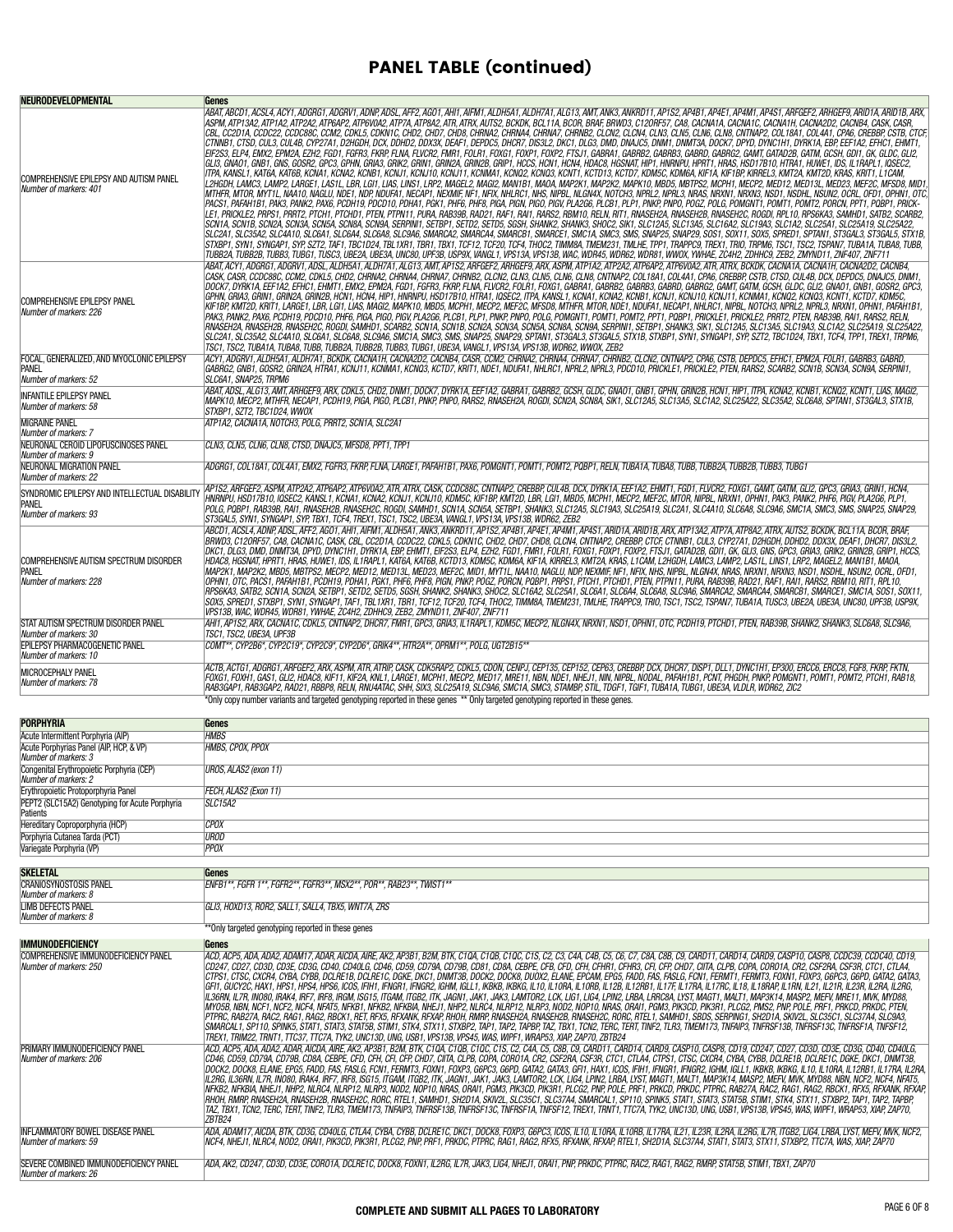# PANEL TABLE (continued)

| METABOLIC DISORDERS SINGLE GENE                           | Genes                                                                                                                                                                                                                                                                                                                                                                                                                                                                                                                                                                                                                                                                                                                                                                                                                                                                                                                                                                                                                                                               |
|-----------------------------------------------------------|---------------------------------------------------------------------------------------------------------------------------------------------------------------------------------------------------------------------------------------------------------------------------------------------------------------------------------------------------------------------------------------------------------------------------------------------------------------------------------------------------------------------------------------------------------------------------------------------------------------------------------------------------------------------------------------------------------------------------------------------------------------------------------------------------------------------------------------------------------------------------------------------------------------------------------------------------------------------------------------------------------------------------------------------------------------------|
| DIAGNOSTIC TESTING                                        |                                                                                                                                                                                                                                                                                                                                                                                                                                                                                                                                                                                                                                                                                                                                                                                                                                                                                                                                                                                                                                                                     |
| AMINOACIDOPATHIES AND UREA CYCLE DISORDERS                | ACAT1, ADSL, ALDH7A1, AMT, ARG1, ASL, ASPA, ASS1, BCKDHA, BCKDHB, BTD, CBS, CPS1, DBT, DLD, DPYD, FAH, GABRG2, GCDH, GCH1, GCSH, GLDC, HMGCL, HPD, IVD, MAT1A, MMACHC, MTHFR, MUT, NAGS, OTC, PAH,<br>PCBD1. PCCA. PCCB. PHGDH. PTS.QDPR. SLC25A13. SPR. TAT                                                                                                                                                                                                                                                                                                                                                                                                                                                                                                                                                                                                                                                                                                                                                                                                        |
| <b>CHOLESTEROL</b>                                        | <i>CYP27A1.DHCR7.EBP</i>                                                                                                                                                                                                                                                                                                                                                                                                                                                                                                                                                                                                                                                                                                                                                                                                                                                                                                                                                                                                                                            |
| DISORDERS OF CARBOHYDRATE METABOLISM                      | AGL, ALDOB, FBP1, G6PC, GALE, GALK1, GALT, GBE1, GLUD1, GYS2, LAMP2, NHLRC1, PFKM, PHKB, PYGL, PYGM, SLC37A4                                                                                                                                                                                                                                                                                                                                                                                                                                                                                                                                                                                                                                                                                                                                                                                                                                                                                                                                                        |
| FATTY ACID OXIDATION DISORDERS                            | ABAT, ACAD9, ACADM, ACADVL, ACAT1, CPS1, CPT1A, CPT2, ETFA, ETFB, ETFDH, ETHE1, HADH, HADHA, HADHB, HMGCL, IVD, MMAA, MMAB, MMACHC, MMADHC, MUT, PCCA, PCCB, SLC22A5, SLC25A20                                                                                                                                                                                                                                                                                                                                                                                                                                                                                                                                                                                                                                                                                                                                                                                                                                                                                      |
| LYSOSOMAL STORAGE DISORDERS AND OTHER<br><b>DISORDERS</b> | AGA, ARSA, ARSB, BTD, CLN3, CLN5, CLN6, CLN8, CTNS, CTSD, CTSK, DNAJC5, G6PD, GAA, GALC, GALE, GALK1, GALNS, GALT, GBA, GLA, GLB1, GNE, GNPTAB, GNPTG, GNS, HEXA, HEXB, HGSNAT, HYAL1, IDS, IDUA, KCTD7,<br>LIPA, MAN2B1, MCOLN1, MFSD8, NAGLU, NPC1, NPC2, PPT1, PSAP, SGSH, SLC17A5, SMPD1, SUMF1, TPP1                                                                                                                                                                                                                                                                                                                                                                                                                                                                                                                                                                                                                                                                                                                                                           |
| ORGANIC ACIDEMIAS                                         | ACAT1, AGK, BCKDHA, BCKDHB, BTD, GCDH, HLCS, HMGCL, HSD17B10, IVD, LMBRD1, MCCC1, MCCC2, MCEE, MLYCD, MMAA, MMAB, MMACHC, MMADHC, MTHFR, MTRR, MUT, OPA3, PCCA, PCCB, SLC19A3, TAZ                                                                                                                                                                                                                                                                                                                                                                                                                                                                                                                                                                                                                                                                                                                                                                                                                                                                                  |
| PEROXISOMAL STORAGE DISEASES                              | ABCD1. ACOX1. AGPS. AGXT. HSD17B4. PEX1. PEX10. PEX14. PEX16. PEX19. PEX2. PEX5. PEX6. PEX7. PHYH.                                                                                                                                                                                                                                                                                                                                                                                                                                                                                                                                                                                                                                                                                                                                                                                                                                                                                                                                                                  |
|                                                           |                                                                                                                                                                                                                                                                                                                                                                                                                                                                                                                                                                                                                                                                                                                                                                                                                                                                                                                                                                                                                                                                     |
|                                                           | Genes                                                                                                                                                                                                                                                                                                                                                                                                                                                                                                                                                                                                                                                                                                                                                                                                                                                                                                                                                                                                                                                               |
| ADDITIONAL GENES AVAILABLE FOR<br>DIAGNOSTIC TESTING      | ABCB11, ABCC8, ACSF3, ADAMTS2, AIRE, AKR1D1, ALDH3A2, ALG6, ALPL, ANK1, APOL** , AQP2, ASNS, ATP6V1B1, ATP7B, AVPR2, BCS1L, BLM, BSND, CAPN3, CD3D, CD3E, CHIT1**, CHRNE, CIITA, COL27A1, COL4A3,<br>COL4A4. COL4A5. COL7A1. CPLANE1. CYBA. CYBB. CYP11B1. CYP11B2. CYP17A1. CYP19A1. DCLRE1C. DNAH5. DNAH7. DNAI2. DUOX2. DUOXA2. DYSF. EDA. EFNB1. EIF2B5. ELP1. EMD. EPB42. ESCO2. EVC. FANCA.<br> FANCC, FANCG, FBN1, GFM1, GJB1, GLE1, GP1BA, GP9, GRHPR, GSS, HAX1, HJV, HMGCS2, HOGA1, HSD3B2, HSD3B7, HYLS1, IGSF1, IL2RG, IL7R, IYD, JAK3, LAMA3, LAMB3, LAMC2, LDLRAP1, LHX3, LIFR, LPL, LRPPRC,<br>MEFV, MESP2, MLC1, MPI, MPL, MPV17, MTM1, MTR, NDRG1, NDUFAF5, NDUFS6, NEB, NPHS1, NPHS2, NTRK1, PAX8, PCARE, PDHB, PMM2, POU1F1, PROP1, PTPRC, PUS1, RAG1, RAG2, RAPSN, RMRP, RTEL1, SACS,<br> SEPSECS, SGCA, SGCB, SGCG, SLC12A3, SLC12A6, SLC25A15, SLC26A2, SLC35A3, SLC39A4, SLC4A11, SLC5A5, SLC7A7, SMARCAL1, SMN1, STAR, TCIRG1, TECPR2, TFR2, TGM1, THRA, TPO, TRHR, TRMU, TSFM, TSHB,<br>TSHR. TTPA. TYMP. UGT1A1. VPS45. VRK1. WNT10A. WT1 |
|                                                           | ** Only targeted genotyping reported in these genes                                                                                                                                                                                                                                                                                                                                                                                                                                                                                                                                                                                                                                                                                                                                                                                                                                                                                                                                                                                                                 |
|                                                           |                                                                                                                                                                                                                                                                                                                                                                                                                                                                                                                                                                                                                                                                                                                                                                                                                                                                                                                                                                                                                                                                     |